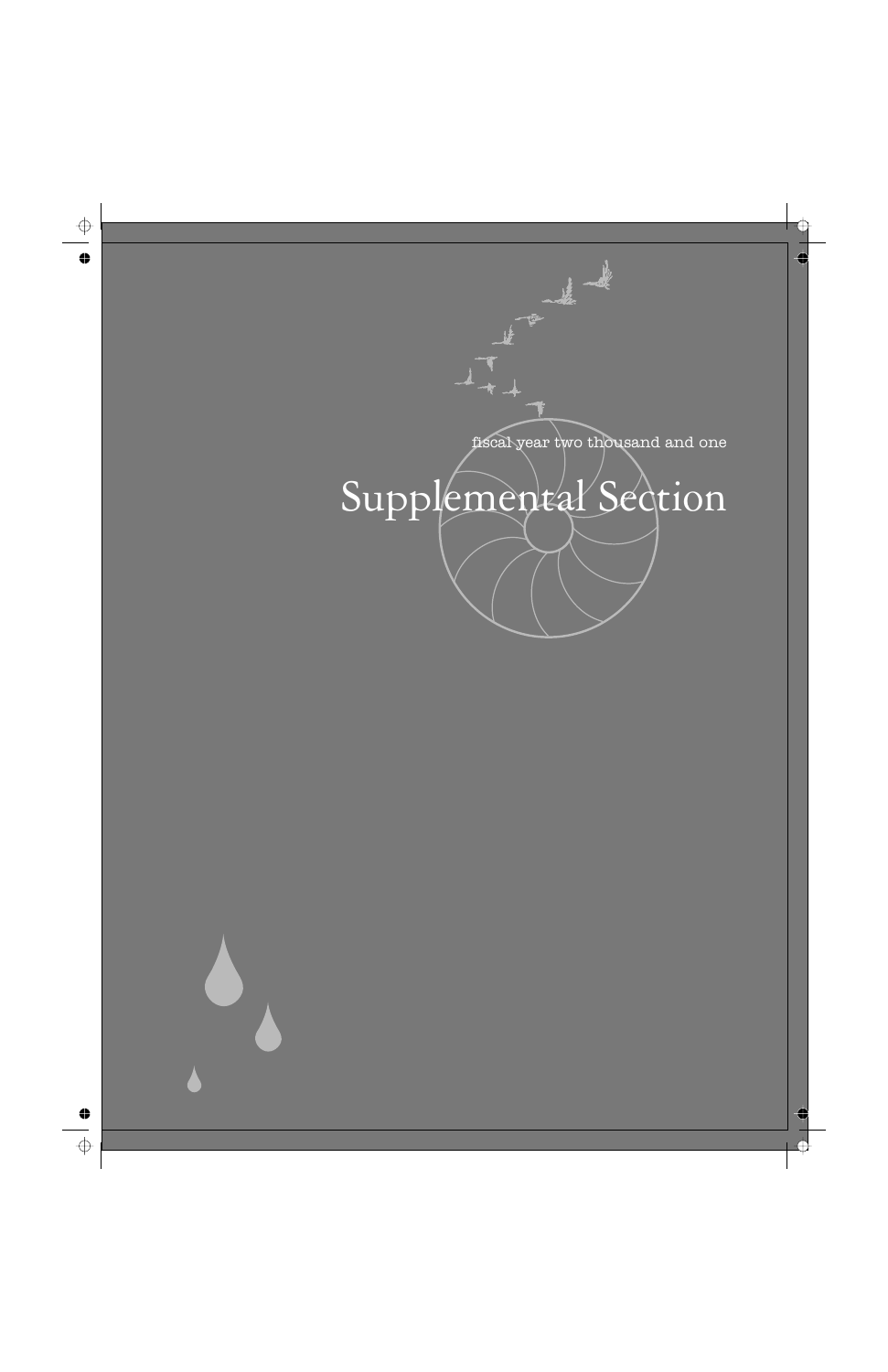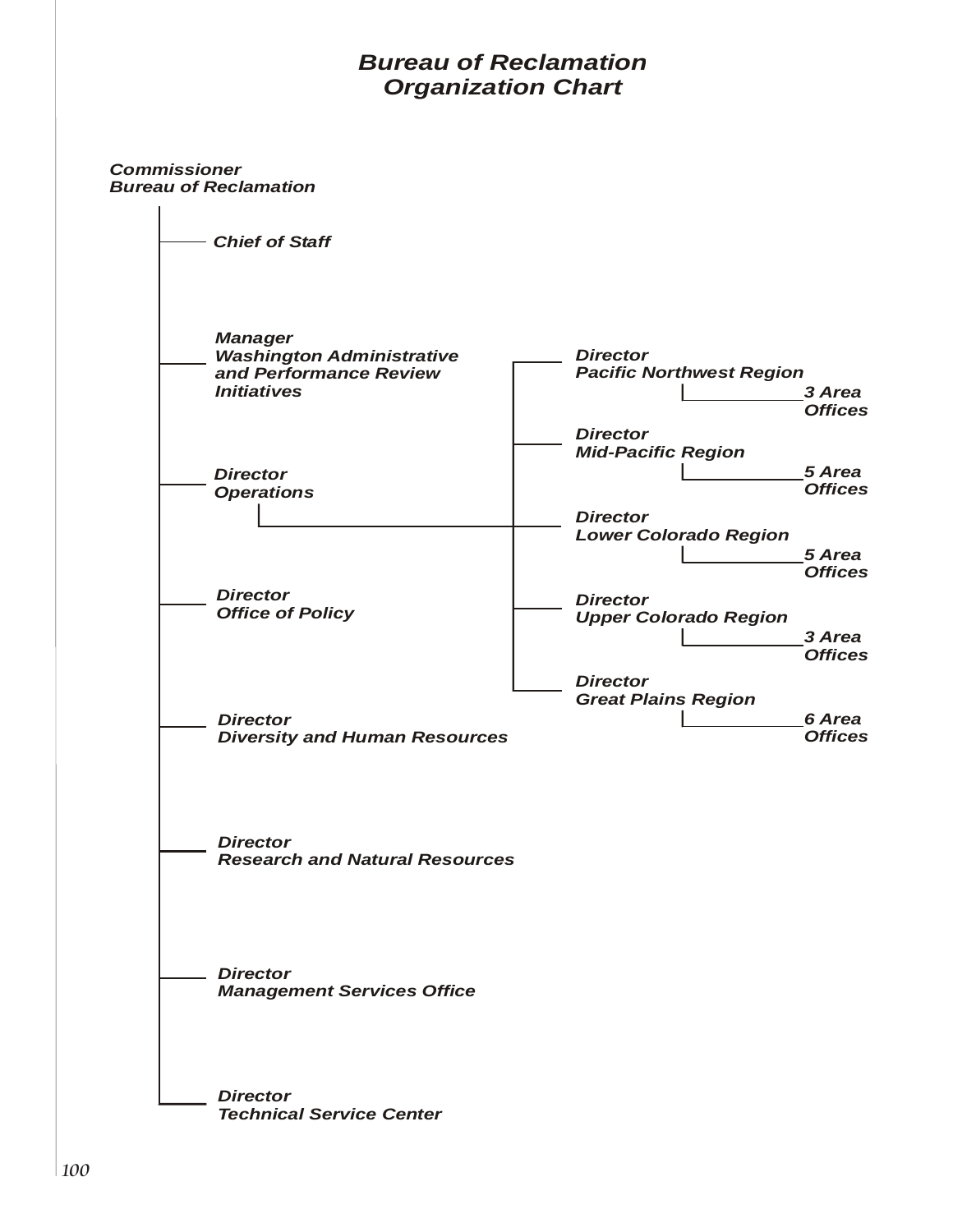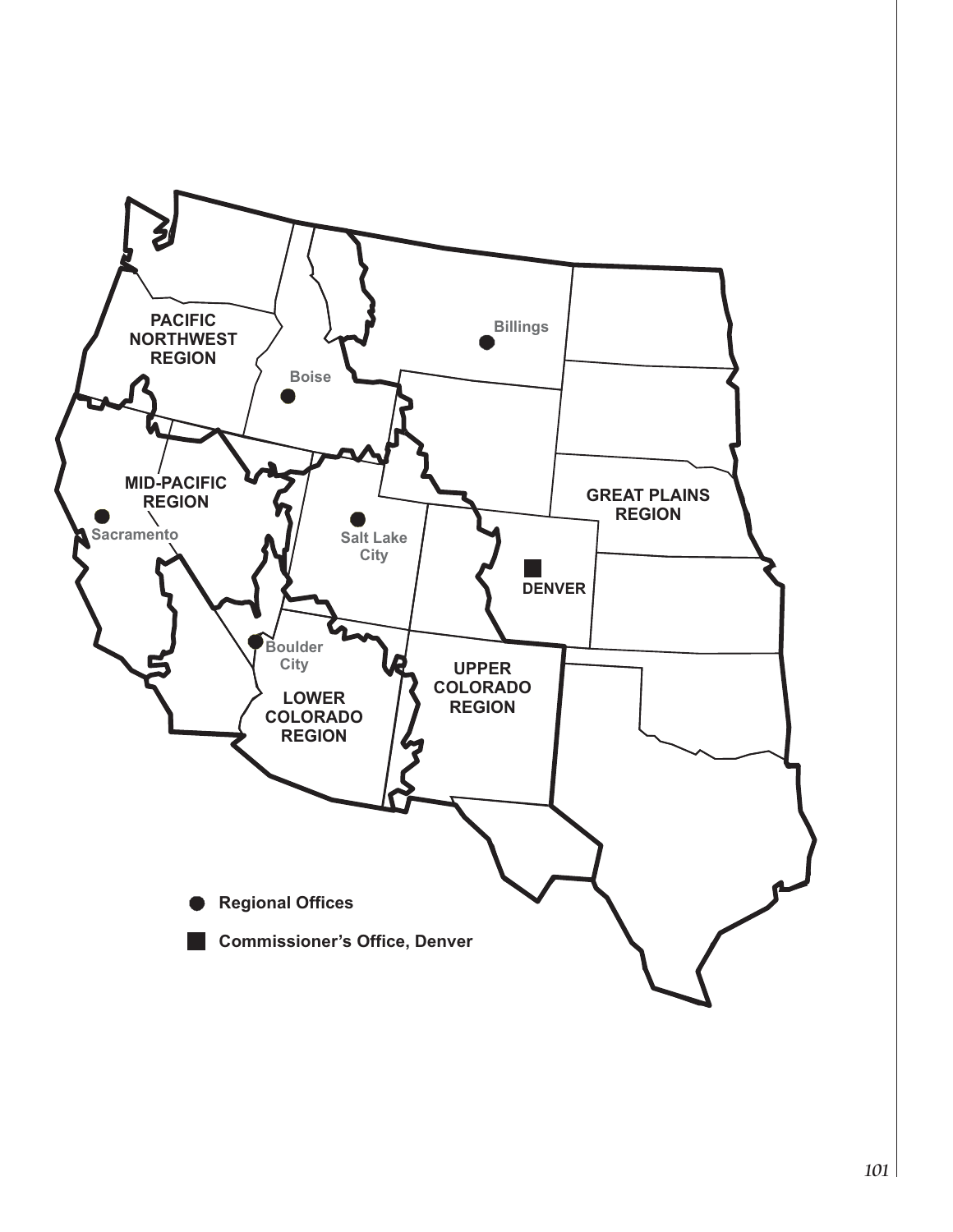# <span id="page-3-0"></span>**INTERNAL REVIEWS AND AUDITS** OF RECLAMATION PROGRAMS

eclamation continues to strengthen and improve the performance of its programs and activities by regularly conducting internal management control reviews and by effectively implementing Office of Inspector General (OIG) and General Accounting Office (GAO) recommendations.

During FY 2001, Reclamation completed three management control reviews. The functional areas reviewed were: (1) Revenues Management Internal Review Program; (2) Associated Facility Review of Operation and Maintenance Program; and (3) Administration and Enforcement of the Reclamation Reform Act of 1982. These reviews did not identify any material weaknesses.

During FY 2001, 11 corrective actions from previous management control reviews were implemented. As of September 30, 2001, there are 88 outstanding corrective actions.

During FY 2001, the OIG completed three audits and the GAO completed four audits of Reclamation's programs and activities. The following is a summary of the status of audit recommendations.

|                   | <b>FY 2001</b><br><b>Recommendations</b> | <b>Recommendations</b><br>Implemented/Closed<br>in FY 2001 <sup>1</sup> | Outstanding<br>Recommendations <sup>2</sup> |
|-------------------|------------------------------------------|-------------------------------------------------------------------------|---------------------------------------------|
| <b>OIG</b><br>GAO | 12                                       | 13                                                                      | 24                                          |

<sup>1</sup> Recommendations may have resulted from audits in previous years.

<sup>2</sup> Outstanding recommendations may have resulted from prior year audits.

# **SAFETY OF DAMS PROGRAM**

The goals and major accomplishments of Reclamation's Safety of Dams Program were described in the "Management Discussion and Analysis" section. More detail concerning specific Safety of Dams modification activities is presented in table 1.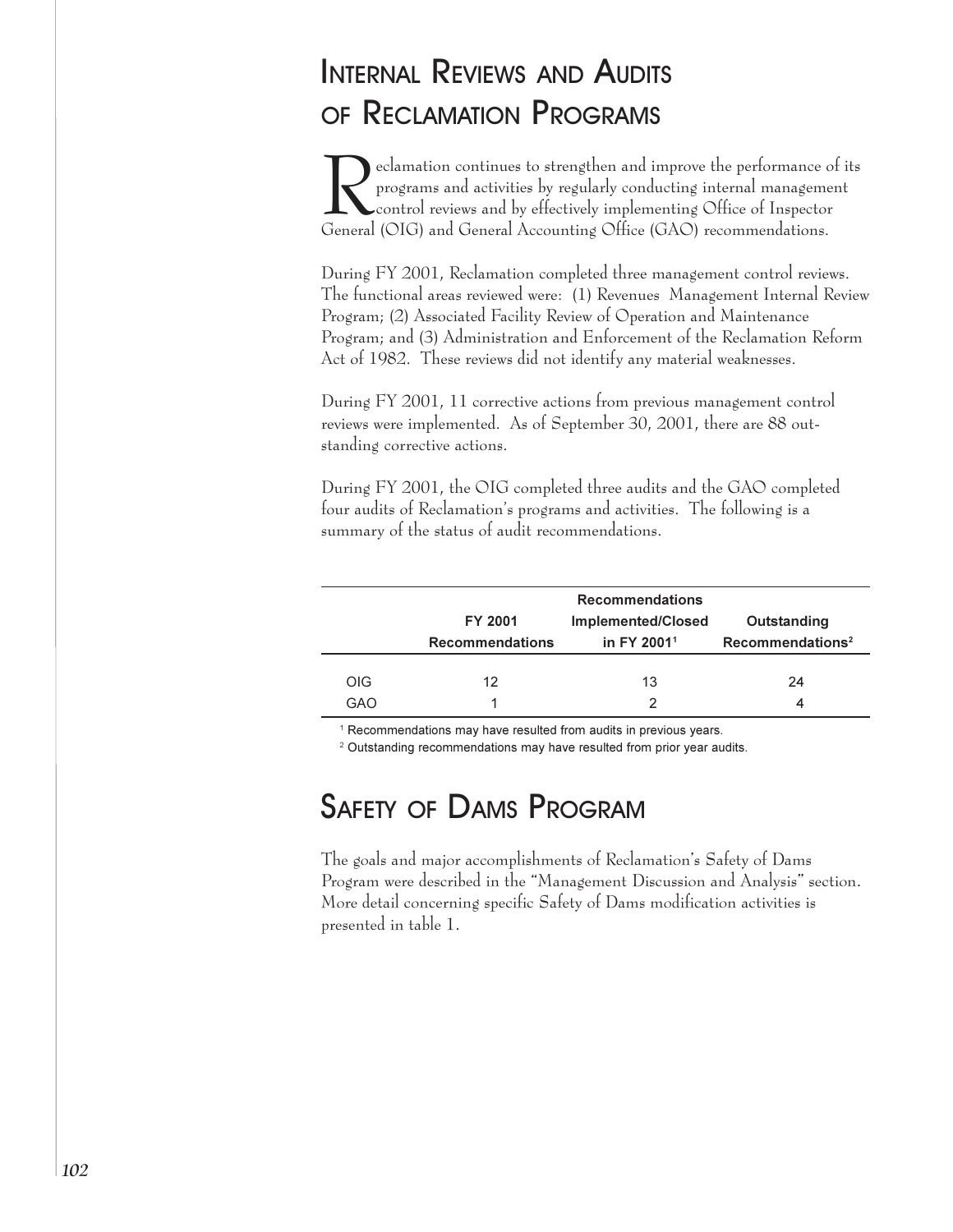| <b>Estimated Total</b><br><b>Project Cost</b><br>(\$ In Millions)<br><b>Dam Name and Location</b><br><b>Major Modification Features</b> |                               |                                                                                                                                                                                                                                                                                                                                                                                                                        |  |  |  |  |
|-----------------------------------------------------------------------------------------------------------------------------------------|-------------------------------|------------------------------------------------------------------------------------------------------------------------------------------------------------------------------------------------------------------------------------------------------------------------------------------------------------------------------------------------------------------------------------------------------------------------|--|--|--|--|
| <b>Modifications Substantially Completed</b>                                                                                            |                               |                                                                                                                                                                                                                                                                                                                                                                                                                        |  |  |  |  |
| Salmon Lake Dam, Washington                                                                                                             | 8.5                           | Strengthened foundation and built<br>stability berm to increase stability<br>during earthquakes. Installed filters<br>that collect and control seepage to<br>reduce the risk of dam failure from<br>internal erosion.                                                                                                                                                                                                  |  |  |  |  |
| Casitas Dam, California                                                                                                                 | 37.4                          | Strengthened foundation, built stability<br>berm, and modified the outlet works to<br>reduce the risk of dam failure resulting<br>from earthquakes.                                                                                                                                                                                                                                                                    |  |  |  |  |
| Caballo Dam, New Mexico                                                                                                                 | 0.2                           | Strengthened gate arms to reduce risk<br>of gate failure due to static loads and<br>seismic events.                                                                                                                                                                                                                                                                                                                    |  |  |  |  |
| Anita Dam, Montana                                                                                                                      | 0.3                           | Performed the necessary risk analysis<br>activities. The Report of Findings for<br>the Risk Analysis completed for this<br>dam concluded, "The estimates of<br>seismic, static, and hydrologic risk for<br>Anita Dam are very low and indicate<br>very little justification for further risk<br>reduction." Therefore, on this basis, it<br>was concluded that no dam safety<br>modification is required at this time. |  |  |  |  |
|                                                                                                                                         | <b>Modifications Underway</b> |                                                                                                                                                                                                                                                                                                                                                                                                                        |  |  |  |  |
| Wickiup Dam, Oregon                                                                                                                     | 46.1                          | Strengthening foundation and building<br>stability berm to increase stability<br>during earthquakes.                                                                                                                                                                                                                                                                                                                   |  |  |  |  |
| Clear Lake Dam, California-<br>Oregon                                                                                                   | 10.3                          | Modifying the dam to reduce risk of<br>failure from seepage through the<br>embankment.                                                                                                                                                                                                                                                                                                                                 |  |  |  |  |
| Avalon Dam, New Mexico                                                                                                                  | 0.7                           | Modifying the dam to reduce risk due to<br>erosion failure during large floods.                                                                                                                                                                                                                                                                                                                                        |  |  |  |  |
| Horsetooth Dam, Colorado                                                                                                                | 98.7                          | Strengthing foundation and improving<br>drainage to increase stability during<br>earthquakes.                                                                                                                                                                                                                                                                                                                          |  |  |  |  |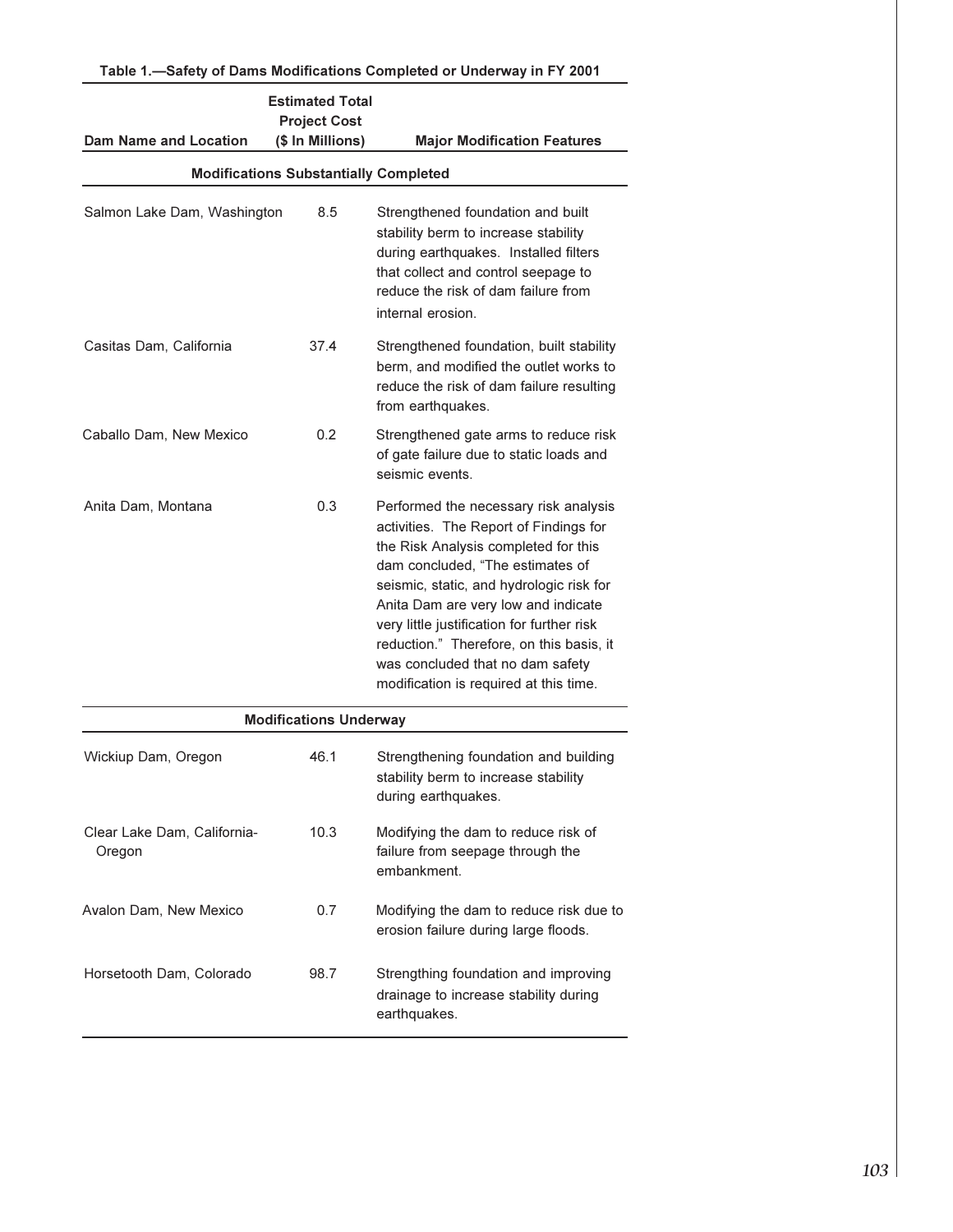# **STEWARDSHIP ASSETS**

Stewardship assets-officially known as Stewardship Property, Plant, and Equipment (PP&E)—are resources owned by the Federal Government that involve substantial investment for the long-term benefit of the Nation and meet one of the following definitions from the Federal Accounting Standards Advisory Board:

- Heritage assets are PP&E that are unique because they have historical or natural significance; are of cultural, educational, or artistic importance; or have significant architectural characteristics. Heritage assets are expected to be preserved indefinitely.
- Stewardship lands include land and land rights owned by the Federal Government and not acquired for, or in connection with, general PP&E. Examples include parks, wildlife reserves, forests, and grazing lands. All withdrawn lands are stewardship lands.
- Stewardship investments are substantial investments made to yield longterm public benefits in certain specific categories.

As shown in table 2 and discussed in sections that follow, Reclamation has identified stewardship assets in the heritage assets and stewardship lands categories.

## **Heritage Assets**

Heritage assets are divided into two major groups: cultural and natural.

### Cultural Heritage Assets

Cultural resources laws mandate that Reclamation identify and evaluate all cultural resources (historic, prehistoric, and ethnographic sites) on its lands. Located sites are evaluated against criteria to determine eligibility for listing in the National Register of Historic Places. Sites of unusual merit are also listed as National Historic Landmarks. As shown in table 2, some sites on Reclamation land have been listed, some have been determined ineligible for listing, and some have not yet been evaluated.

Some historic properties are used by Reclamation to carry out its mission and are considered to be multi-use heritage assets. The Statement of Federal Financial Accounting Standard No. 6 defines multi-use heritage assets as "heritage assets whose predominant use is general government operations." Thirty of the 57 individual properties and districts have been determined to be multi-use heritage assets; these include dams, water distribution systems, a bridge, and office buildings. Capital investment costs for multi-use heritage assets are capitalized as general property, plant, and equipment in the principal financial statements and depreciated over their service life, as discussed in the Notes to the Financial Statements. Deferred maintenance reported on these multi-use heritage assets is disclosed and discussed under "Deferred Maintenance," later in this report.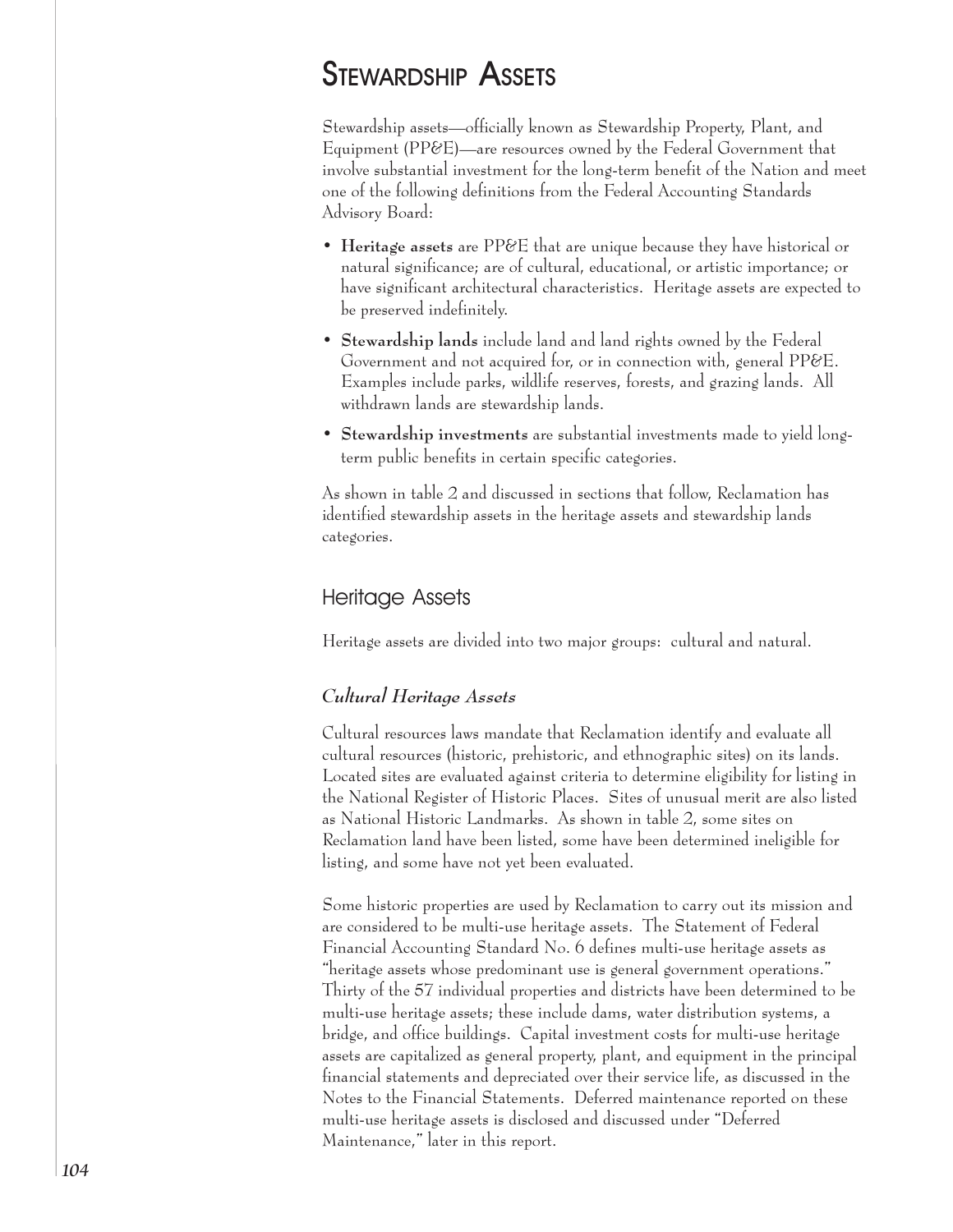### Table 2.—Summary of Reclamation Stewardship Assets

**Number and Condition of Heritage Assets** 

| <b>Cultural Heritage Assets</b>                        | Additions<br>FY 2001 | Withdrawals<br><b>FY 2001</b> | Unit Balance as of<br><b>September 30, 2001</b>                                                            | Condition                |
|--------------------------------------------------------|----------------------|-------------------------------|------------------------------------------------------------------------------------------------------------|--------------------------|
| National Register of Historic Places<br>Properties     | 1                    |                               | Listed: 49 properties; 8 districts<br>(30 multi-use)<br>Eligible: 964 properties; 7 districts <sup>1</sup> | Safeguarded <sup>3</sup> |
| Sites Determined Not Eligible for<br>Listing in NRHP   | 11                   | 0                             | 146                                                                                                        | N/A                      |
| Unevaluated Archeological and<br><b>Historic Sites</b> | 1.246                | 0                             | 212.182                                                                                                    | Safeguarded <sup>3</sup> |
| Sites Destroyed                                        | 0                    | 0                             | 1 (FY 2000)                                                                                                | N/A                      |
| National Historic Landmarks                            | 0                    | 0                             | 5                                                                                                          | Safeguarded <sup>3</sup> |
| <b>Museum Property</b>                                 | 96,444               | $^6$ 0                        | 7,946,126 objects <sup>4</sup><br>$(5,535,476 \text{ catalogued}^3)$<br>and 2,410,650 uncatalogued)        | Safeguarded <sup>3</sup> |

#### **Natural Heritage Assets**

32 Paleontological Sites, Including 6 Reservoir Sites

FY 2001 FY 2001 **Stewardship Lands** September 30, 2001 **Condition** 4.953.6 acres 5.769.422 acres Lands Withdrawn for Project Purposes  $\Omega$ Safequarded in 15 of the 17 Western States

Number and Condition of Stewardship Lands

Unit Balance as of

**Withdrawals** 

1The number of listed properties remained at 49, as did districts at 8, with 1 site transferred to the National Park Service and 1 site added. The number of eligible properties increased from 821 to 964.

<sup>2</sup>The number of unevaluated sites increased as a result of research and new field work.

**Additions** 

<sup>3</sup>The condition of these resources varies, depending on the type, location, and use. However, the condition of these heritage assets is listed as "safequarded," due to the reasonable and prudent efforts Reclamation takes to protect these resources as a result of normal resource management activities. Condition of multi-use heritage assets is discussed and disclosed under "Deferred Maintenance," later in this report.

<sup>4</sup>These totals are for individual objects. An "object" is an individual unit of museum property. An object may be representative of one item or multiple items if the items were acquired from an archeological context. Archeological materials are collected by provenience (a unit of geospacial measure). For example, an excavation unit defined by provenience may contain 5 stone flakes, 14 pieces of plainware pottery, and 2 soil samples; these items (21 "things") would be reported as 1 object in this table. Reclamation has control of all objects reported in its accession records.

Reclamation also reports historic documents and associated records, as well as objects in other units (such as cubic feet), to the Department of the Interior (Interior). Interior's Office of Acquisition and Property Management converts the linear feet (In ft) of documents and associated records using the conversion of 1,600 objects = 1 In ft. The totals shown in the Interior report reflect this conversion. For FY 2001, Reclamation's number of objects presented in Interior's report is 9,390,749. This number reflects an addition of 96,444 objects from the number reported in FY 2000.

<sup>5</sup>This figure is an increase of 1,120,166 objects and 2,150.4 cubic feet catalogued over that reported in FY 2000. The term "catalogued" means the assignment and application of a unique identification number to an object and the completion of descriptive documentation related to that object.

<sup>6</sup> Reclamation does not have authority to dispose of, or deaccession, museum property.

7 Six "sites" are reservoir areas known to contain many paleontological locales. The Upper Colorado Region has contracted for paleontological surveys of two reservoirs to identify in-situ fossil and trace fossil resources. The report will be available in FY 2003. A case of vandalism to trace fossils occurred at Red Fleet Reservoir in Utah during August 2001. This case has been resolved and mitigated to Reclamation's satisfaction.

<sup>8</sup> The reduction in numbers of acres of stewardship lands from that reported in FY 2000 is a result of Reclamation's improved reconciliation process for land records in FY 2001.

Safeguarded<sup>3</sup>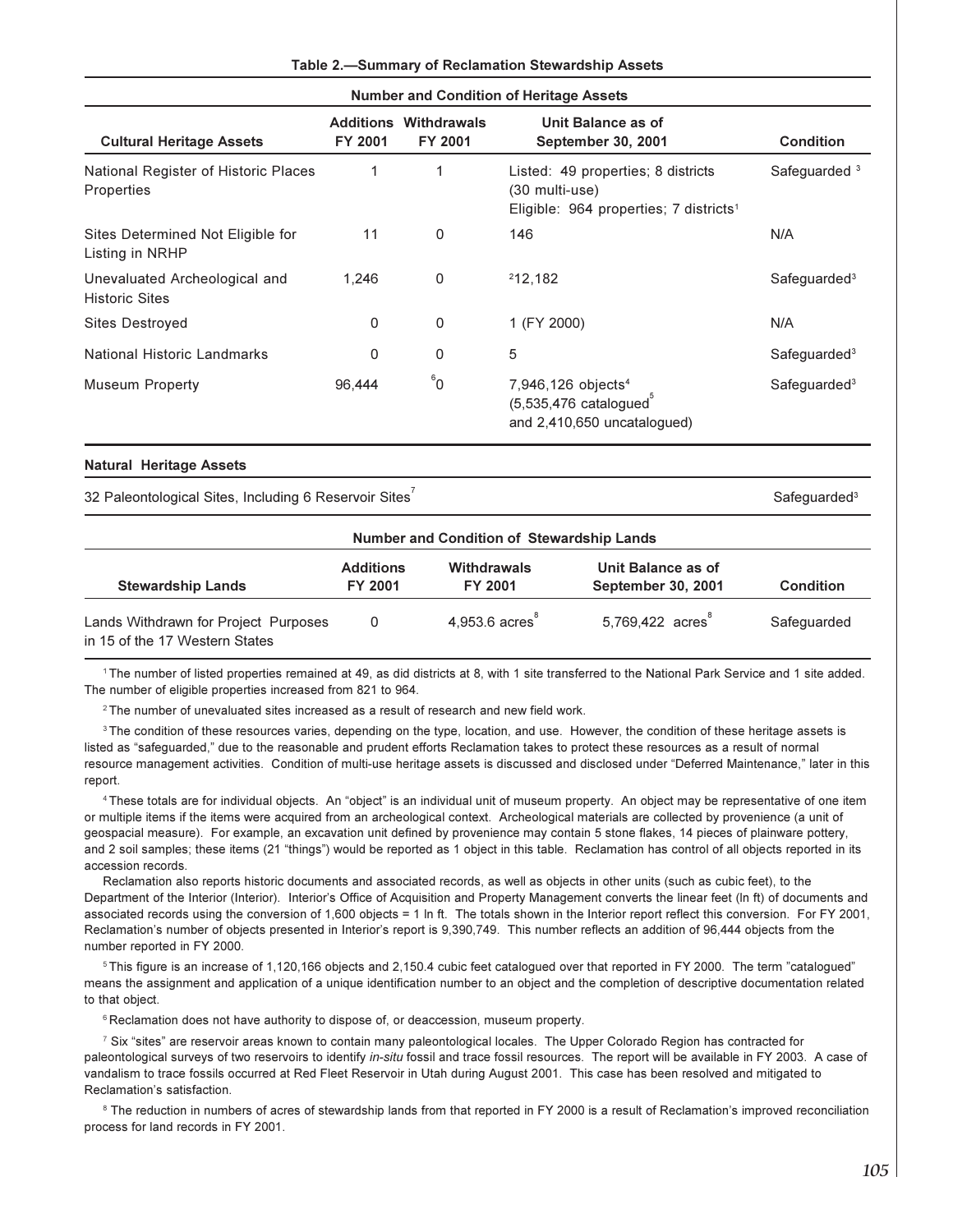Of the remaining 27 non-multiuse individual properties and districts, 17 are archeological properties and 10 are historic properties. In FY 2002, Reclamation is developing a process to identify and report deferred maintenance for its 10 non-archeological, nonmultiuse heritage asset properties. These consist of three districts and seven individual historic properties.

Museum Property.—Over the last 6 years, Reclamation has made giant strides in identifying, accessioning, and cataloging its museum property. Major collections are now properly housed and being made available for exhibit and for use by researchers. These accomplishments are the result of completing action items in Reclamation's Museum Property Collections Management Plan (PLAN) and other activities. The detailed PLAN, revised in FY 2001, identifies six major goals and specific actions necessary to reach accountability for Reclamation collections.

In addition to guiding Reclamation's actions, the PLAN is used to track progress in correcting Reclamation's portion of the departmentwide material weakness in accountability for artwork and artifacts. More information concerning stewardship assets is included in Reclamation's Bureau Museum Property Management Summary Report to the Interior for FY 2001.

During FY 2001, all Interior bureaus prepared milestones for tracking progress in reaching accountability. These milestones are being reviewed by Interior and will become the standard in FY 2002. The PLAN will continue to guide actions to the meet the milestones.

Generally, there is no deferred maintenance applicable to museum property assets. Deferred maintenance is disclosed, however, on the buildings used to store and safeguard museum property, if the buildings are owned by Reclamation. This deferred maintenance information is disclosed and discussed under "Deferred Maintenance," later in this report.

Native American Graves and Repatriation Act.—Reclamation's collection also includes "objects identified as cultural items under the Native American Graves and Repatriation Act of 1990 (NAGPRA)." Items collected prior to November 1990 have been determined to be museum property; Reclamation's museum property numbers do not include all cultural items at this time because these have been tracked separately. As required by law, Reclamation is consulting with tribes on the repatriation or disposition of all NAGPRA items. Table 3 shows the number of human remains known at this time.

| Table 3.-Summary of NAGPRA Completion Status |                               |                         |                |                      |                                       |  |  |
|----------------------------------------------|-------------------------------|-------------------------|----------------|----------------------|---------------------------------------|--|--|
| <b>Total Funds</b>                           | Total<br>Number of            | Number of               | Number of      | Number of            | Number of<br>Inventory<br>Completion/ |  |  |
|                                              | <b>Expended Human Remains</b> | Culturally              | Human          | Culturally           | Intent to                             |  |  |
| <b>on</b>                                    | Subject to                    | <b>Affiliated Human</b> | <b>Remains</b> | Unidentifiable       | Repatriate                            |  |  |
| <b>NAGPRA</b>                                | <b>NAGPRA</b>                 | <b>Remains</b>          | Repatriated    | <b>Human Remains</b> | <b>Notices</b>                        |  |  |
| \$280.125                                    | 1.727 individuals             | 908 individuals         | 8 individuals  | 811 individuals      | 4/1                                   |  |  |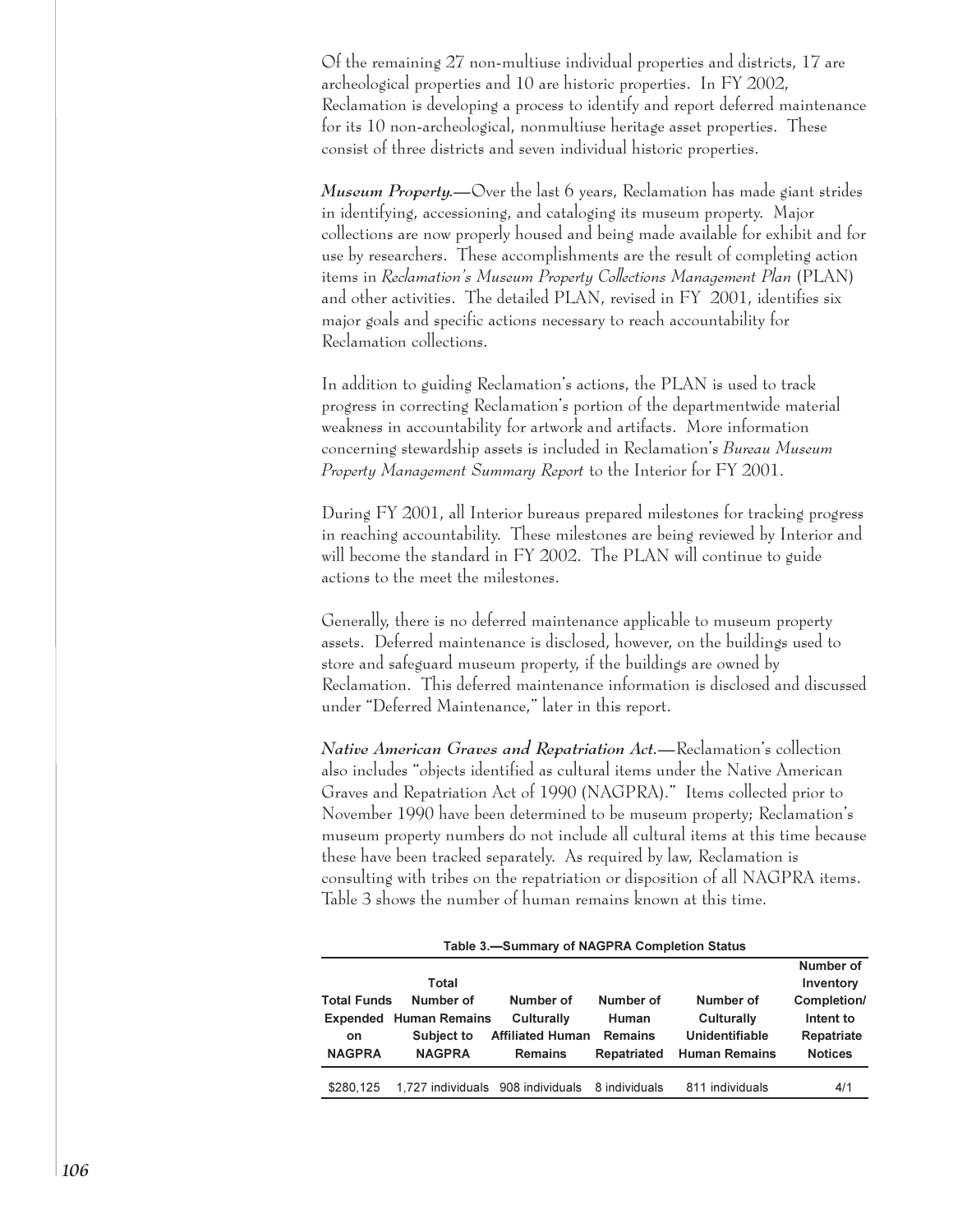Interior GPRA Goals.— As part of its goals under the Government Performance and Results Act (GPRA), Interior is seeking to increase the ability of the public to access information about museum property, as measured against a baseline established in FY 1998. Reclamation contributed to meeting this goal by tracking visitation at New Melones Visitor Center at New Melones Lake, California, and at the Guernsey Museum at Guernsey Lake, Wyoming.

Another Interior GPRA goal is to increase the number of museum objects available for research or public interpretation by improving basic accountability for these resources as measured against a baseline established in 1998. Reclamation contributed to meeting this goal by increasing its number of catalogued items by 1.1 million over its FY 2000 figure (table 2).

Finally, Interior set a GPRA goal to develop Internet access to all Interior museum collection sites in Federal facilities by September 30, 2002. Reclamation contributed to meeting this GPRA goal by developing a website for its fine art collection, www.usbr.gov/art. The site displays images from Reclamation's fine art collection, along with biographical information about the artists. During FY 2001, the site received 21,100 visits. In FY 2001, Reclamation also developed a website for its museum property program, www.usbr.gov/cultural/mp. The Mid-Pacific Region also completed a museum property website, www.mp.usbr.gov/mp150/mp153.

## Natural Heritage Assets

At this time, two regions are reporting numbers of paleontological sites. Other regions are actively surveying and researching records for information. One region has contracted for a paleontological survey, with results to be available in FY 2003. Of the 32 paleontological sites under the natural heritage assets category, 6 are reservoir areas. Nine non-Federal repositories hold paleontological collections from Reclamation lands.

## Stewardship Lands

Reclamation operates largely as a business-type entity, whose primary stated mission is to manage, develop, and protect water and related resources in an environmentally and economically sound manner in the interest of the American public. Reclamation provides water and power throughout the 17 Western States.

Reclamation lands are integral to project purposes, such as constructing and operating dams, power facilities, or water projects. The lands were either acquired at a cost or withdrawn from the public domain in support of Reclamation's mandate to provide irrigation water, municipal and industrial water, flood control, and power. While Reclamation's lands are acquired or withdrawn for specific project purposes, other multipurpose uses of the land occur. For example, if it does not interfere with the primary purpose for which land was withdrawn, activities such as boating and camping, fish and wildlife management, or livestock grazing on the land may be authorized. The term,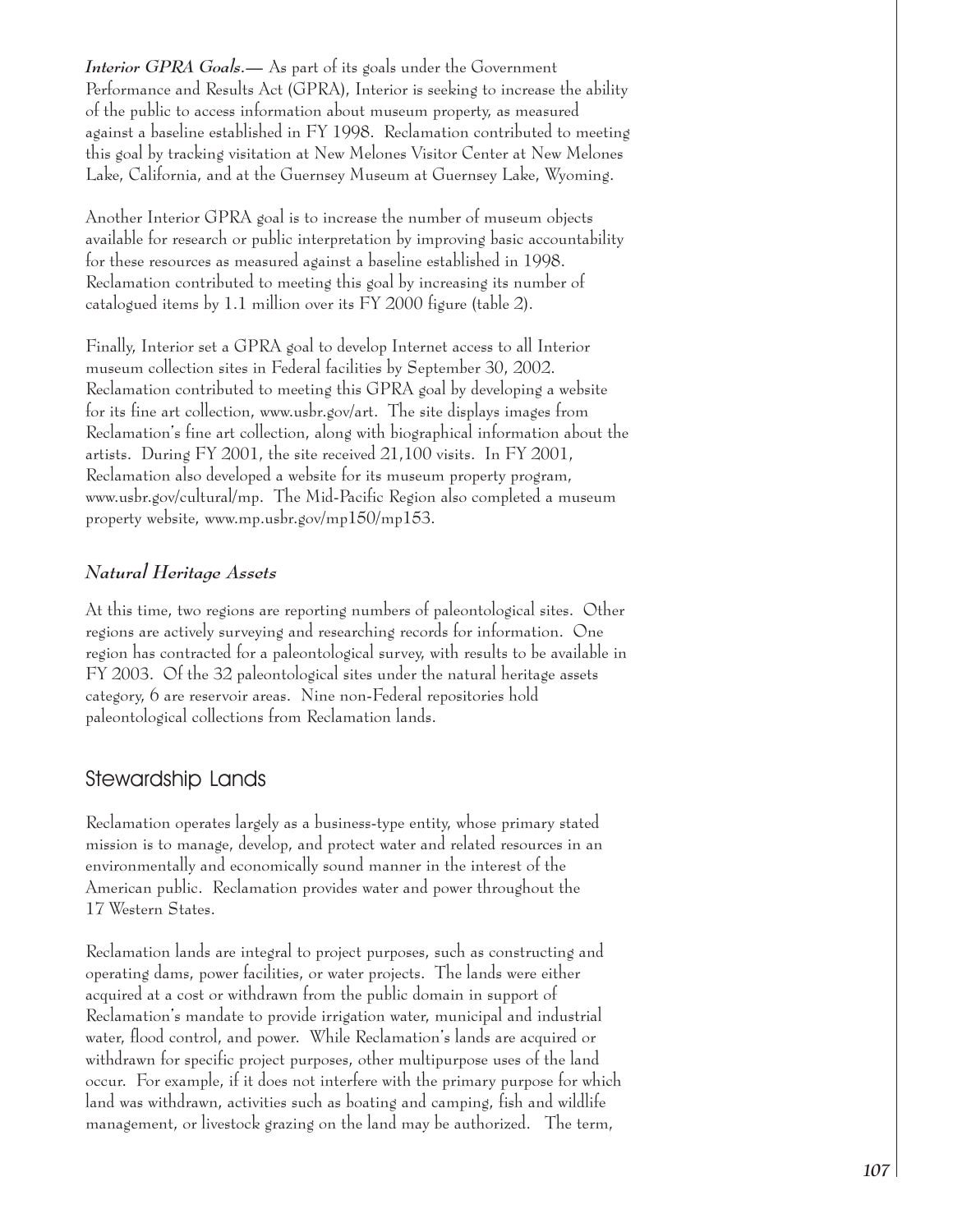"withdrawn lands," with respect to Reclamation, refers to those lands withdrawn from public entry, set aside for authorized Reclamation project purposes, and contributed to the project by the United States. Of Reclamation's 7,989,904 total acres of land, 5,769,422 acres of withdrawn land were transferred from the Bureau of Land Management and the U.S. Forest Service at no cost for use in constructing authorized Reclamation projects.

From a land management point of view, Reclamation's projects consist of plots of withdrawn lands directly adjacent to, or intermingled with, acquired lands. They are managed exactly the same and are both used in connection with authorized project purposes. Therefore, Reclamation's project lands most closely resemble general PP&E rather than stewardship assets. However, in an effort to provide the most comprehensive and useful information to readers of financial statements, Reclamation is reporting acreage of its withdrawn lands that does not have an acquisition cost and, so, is deemed to fall within the category of stewardship assets.

Reclamation safeguards its withdrawn lands to protect them against waste, loss, and misuse. Withdrawn lands are managed consistent with their intended purposes in accordance with Federal laws and regulations and are not materially degraded while under Government care. Site reviews are performed on Reclamation lands, and all areas receive field reviews every 5 years. Reviews for hazardous waste, improper dumping or trespass, and onsite reviews of concessions further safeguard the lands' condition. While periodic reviews are performed, it is not feasible or cost effective to do full condition assessments of all Reclamation's lands, a large portion of which lie under water or structures. Additionally, large tracts of inaccessible wilderness often surround the upper surface of the water's edge, making them difficult and costly to assess. Nevertheless, the condition of Reclamation's land, as a whole, is sufficient to support the mission of the agency and is consistent with the statutory purposes for which the lands were withdrawn.

Generally, there is no deferred maintenance applicable to stewardship lands. In some cases, there may be structural improvements constructed to maintain the lands in a certain condition. Any deferred maintenance on structural improvements is discussed and disclosed under "Deferred Maintenance," later in this report.

## **FINANCIAL RESOURCES**

Interior's budget authority, about \$10.2 billion, was the third smallest of the 14 cabinet level agencies within the Executive Branch. Reclamation's FY 2001 budget authority of \$935.8 million represents about 9 percent of Interior's total budget authority.

Funding for Reclamation's major program activities is provided from appropriations, revolving fund revenues, transfers from other Federal agencies,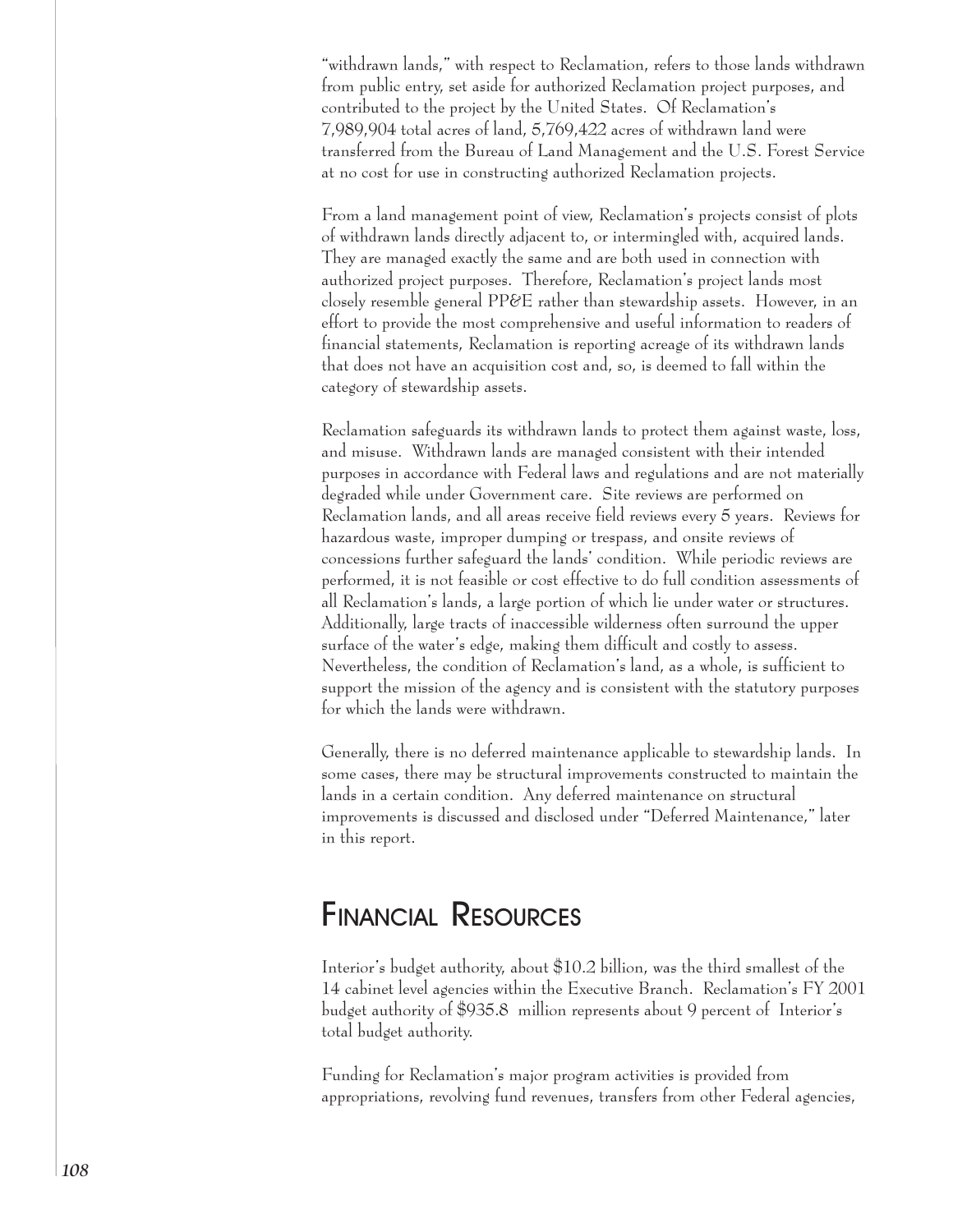and contributions from non-Federal entities. Table 4 provides a summary of Reclamation's major sources of FY 2001 new budget authority.

| (\$ In Millions)                              |         |
|-----------------------------------------------|---------|
| Water and Related Resources                   | \$639.8 |
| California Bay-Delta Ecosystem Restoration    | 0.0     |
| Central Valley Project Restoration Fund       | 38.4    |
| <b>Revolving Funds</b>                        | 40.1    |
| Policy and Administration                     | 50.2    |
| Loan Program                                  | 25.7    |
| Contributed Funds from Non-Federal Entities   | 28.0    |
| Transferred Funds from Other Federal Agencies | 47.0    |
| <b>Permanent Appropriations</b>               | 66.6    |
| Total                                         | \$935.8 |

Table 4.-New Budget Authority - FY 2001

The Combined Statement of Budgetary Resources, which is included as a principal financial statement, presents information about Reclamation's total budgetary resources, including carryforward of unused, prior year funding and spending authority created by reimbursements from other Federal agencies and non-Federal entities. The total budgetary resources are \$1.9 billion. This includes \$327.8 million of Working Capital Fund budgetary resources received from other Reclamation funding sources.

The Combining Statement of Budgetary Resources (table 5) is broken down by account type. The General Accounts are comprised of appropriations made to Reclamation and appropriation transfers from other Federal agencies. The Revolving Accounts include the Lower Colorado River Basin Development Fund, the Upper Colorado River Basin Fund, and the Working Capital Fund. The Special Receipt Accounts are comprised of the Central Valley Project Restoration Fund, the Colorado River Dam Fund, contributions from non-Federal entities, and permanent appropriations. The permanent appropriations provide for the transfer without annual appropriation of revenues from various funds for construction, operation, maintenance, replacement, environmental studies, and other associated activities at various projects.

The California Bay-Delta Ecosystem Restoration account is included as part of Reclamation's budget for budget presentation purposes; these funds will be distributed among participating Federal agencies, based on a program recommended by the CALFED (State of California and Federal Agencies) group and approved by the Secretary of the Interior. The CALFED Bay-Delta Program was established in May 1995 to develop a comprehensive, long-term solution to the complex and interrelated problems in California's San Francisco Bay/Sacramento-San Joaquin Delta (Bay-Delta).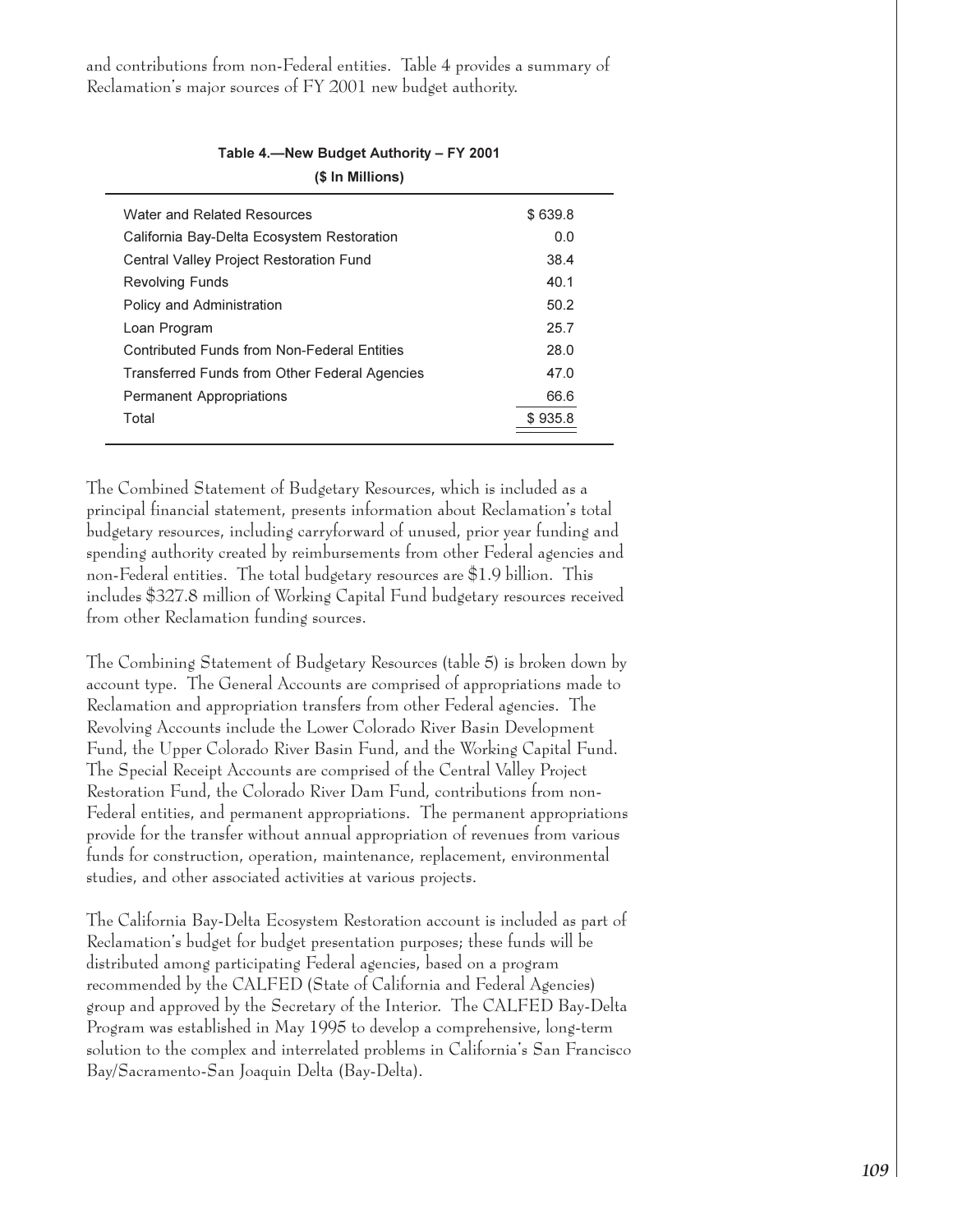### Table 5.-Combining Statement of Budgetary Resources for the Year Ended September 30, 2001 (In Thousands)

|                                       | General<br><b>Accounts</b> | <b>Revolving</b><br><b>Accounts</b> | <b>Special</b><br><b>Receipt</b><br><b>Accounts</b> | Loan<br>Program<br><b>Accounts</b> | <b>Combined</b><br><b>Total</b> |
|---------------------------------------|----------------------------|-------------------------------------|-----------------------------------------------------|------------------------------------|---------------------------------|
| <b>Budgetary Resources:</b>           |                            |                                     |                                                     |                                    |                                 |
| <b>Budget Authority</b>               | \$764,553                  | \$40,146                            | \$105,504                                           | \$25,686                           | \$935,889                       |
| Unobligated Balances -                |                            |                                     |                                                     |                                    |                                 |
| Beginning of Fiscal Year              | 148,763                    | 75,746                              | 11,167                                              | 1,103                              | 236,779                         |
| <b>Transfer of Prior Authority</b>    | (136)                      | 13                                  | 0                                                   | 0                                  | (123)                           |
| Spending Authority From Offsetting    |                            |                                     |                                                     |                                    |                                 |
| Collections                           | 173,508                    | 471,535                             | 0                                                   | 46,077                             | 691,120                         |
| Adjustments (Note 16)                 | 81,678                     | 4,137                               | 2,833                                               | (31, 398)                          | 57,250                          |
| <b>Total Budgetary Resources</b>      | 1,168,366                  | 591,577                             | 119,504                                             | 41,468                             | 1,920,915                       |
| <b>Status of Budgetary Resources:</b> |                            |                                     |                                                     |                                    |                                 |
| Obligations Incurred                  | 993,464                    | 477,738                             | 108,543                                             | 40,556                             | 1,620,301                       |
| Unobligated Balances -                |                            |                                     |                                                     |                                    |                                 |
| Available                             | 174,291                    | 113,839                             | 10,961                                              | 877                                | 299,968                         |
| Unobligated Balances -                |                            |                                     |                                                     |                                    |                                 |
| Unavailable                           | 611                        | 0                                   | 0                                                   | 35                                 | 646                             |
| <b>Total Status of Budgetary</b>      |                            |                                     |                                                     |                                    |                                 |
| <b>Resources</b>                      | 1,168,366                  | 591,577                             | 119,504                                             | 41,468                             | 1,920,915                       |
| Outlays:                              |                            |                                     |                                                     |                                    |                                 |
| Obligations Incurred                  | 993,464                    | 477,738                             | 108,543                                             | 40,556                             | 1,620,301                       |
| (Less): Spending Authority From       |                            |                                     |                                                     |                                    |                                 |
| <b>Offsetting Collections</b>         |                            |                                     |                                                     |                                    |                                 |
| and Adjustments                       | (257, 513)                 | (482, 148)                          | (5, 553)                                            | (46, 077)                          | (791, 291)                      |
| Obligated Balance, Net -              |                            |                                     |                                                     |                                    |                                 |
| Beginning of Fiscal Year              | 427,397                    | 151,475                             | 45,063                                              | 19,156                             | 643,091                         |
| Obligated Balance,                    |                            |                                     |                                                     |                                    |                                 |
| Transferred, Net                      | 0                          | 0                                   | 0                                                   | 0                                  | 0                               |
| (Less): Obligated Balance, Net -      |                            |                                     |                                                     |                                    |                                 |
| End of Fiscal Year                    | (377, 344)                 | (136, 263)                          | (44, 148)                                           | (22, 315)                          | (580, 070)                      |
| <b>Total Outlays</b>                  | 786,004<br>\$              | \$<br>10,802                        | 103,905<br>\$                                       | $(8,680)$ \$<br>\$                 | 892,031                         |
|                                       |                            |                                     |                                                     |                                    |                                 |

The Bay-Delta system provides habitat for 120 fish and wildlife species, some listed as threatened or endangered. The system is also critical to California's economy because the two rivers that flow into the Bay-Delta provide potable water for two-thirds of California's homes and businesses and irrigate more than 4 million acres of farmland on which 45 percent of the Nation's fruits and vegetables are grown.

CALFED is comprised of a consortium of Federal and State agencies. Federal agencies include Reclamation, the U.S. Fish and Wildlife Service, the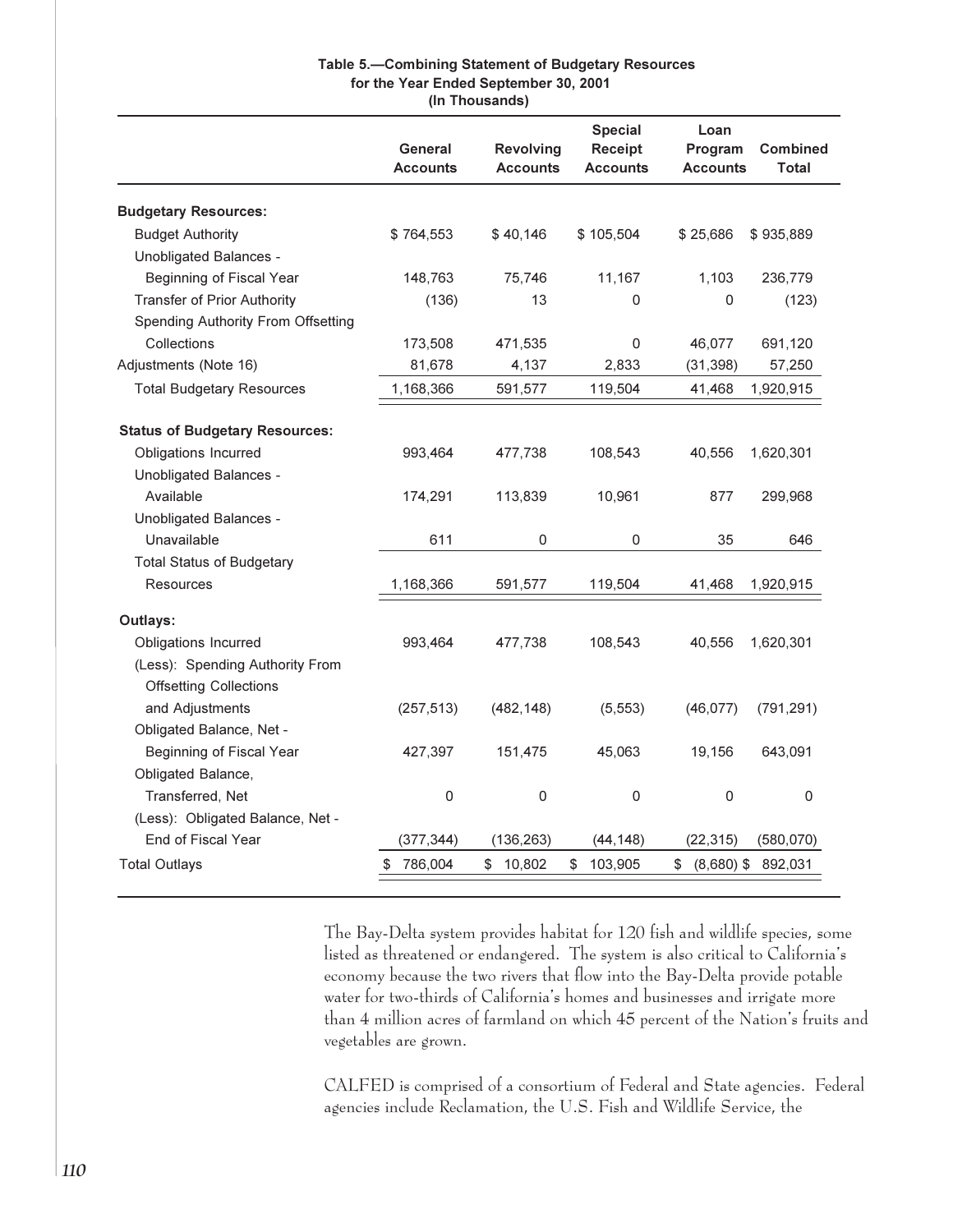Environmental Protection Agency, and the National Marine Fisheries Service, with possible participation by other agencies in the future. State agency involvement includes oversight by the California Resources Agency and the participation of the State Department of Water Resources, the Department of Fish and Game, and the California Environmental Protection Agency.

# **WORKING CAPITAL FUND**

Reclamation operates a Working Capital Fund (WCF) to efficiently finance support services and equipment for Reclamation programs and other various Federal and non-Federal agencies. Table 6 presents selected information on the financial position of the WCF in a balance sheet.

#### Table 6.-Working Capital Fund Balance Sheet As of September 30, 2001 (In Thousands)

| <b>Assets</b>                               |          |
|---------------------------------------------|----------|
| Intragovernmental Assets                    |          |
| Fund Balance with Treasury                  | \$41,593 |
| Accounts Receivable                         | 8,168    |
| Loans Receivable                            | 3,500    |
| Advances                                    | 5.230    |
| <b>Total Intragovernmental Assets</b>       | 58,491   |
| Accounts Receivable, Net                    | 72       |
| General Property, Plant, and Equipment, Net | 36,490   |
| <b>Total Assets</b>                         | \$95,053 |
| Liabilities                                 |          |
| Intragovernmental Liabilities               |          |
| <b>Accounts Payable</b>                     | \$3,154  |
| Other Intragovernmental Liabilities         | 10,156   |
| <b>Total Intragovernmental Liabilities</b>  | 13,310   |
| <b>Accounts Payable</b>                     | 3,774    |
| Other Liabilities                           | 6,572    |
| <b>Total Liabilities</b>                    | 23.656   |
| <b>Net Position</b>                         |          |
| <b>Cumulative Results of Operations</b>     | 71,397   |
| <b>Total Net Position</b>                   | 71,397   |
| <b>Total Liabilities and Net Position</b>   | \$95,053 |

Although the WCF is operated as a single entity, it has been subdivided into 58 activities to facilitate management of the fund. Among the largest of the activities is the Technical Service Center (TSC), which provides engineering and technical services to other Reclamation organizations, as well as other governmental and nongovernmental agencies.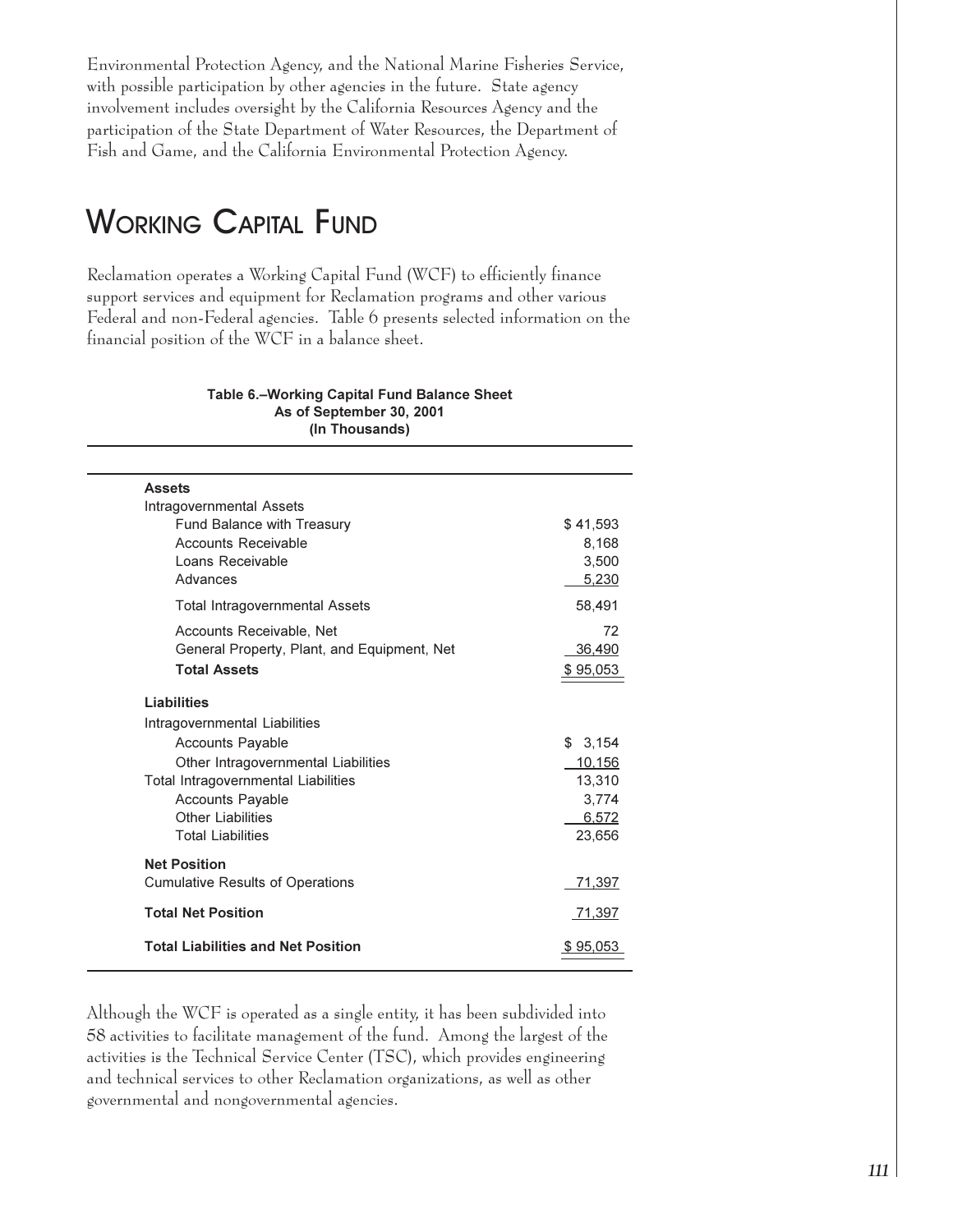As mentioned previously, the WCF operates as a revolving fund, fully recovering costs from its customers. The types of services provided by the WCF fall into three broad categories: (1) Engineering and Technical Services; (2) Administrative Services; and (3) Computer and Related Services. Table 7 presents a Statement of Net Cost for the WCF. The presentation by major category of services is intended to provide information on the relative composition of the WCF.

|                                 | 111 111000011007                              |                       |                                   |                                   |
|---------------------------------|-----------------------------------------------|-----------------------|-----------------------------------|-----------------------------------|
|                                 | <b>Engineering</b><br>and<br><b>Technical</b> | <b>Administrative</b> | Computer<br>and<br><b>Related</b> | Working<br>Capital<br><b>Fund</b> |
|                                 | <b>Services</b>                               | <b>Services</b>       | <b>Services</b>                   | Total                             |
| Expenses:                       |                                               |                       |                                   |                                   |
| <b>Operating Expenses:</b>      |                                               |                       |                                   |                                   |
| Intragovernmental               | \$14,282                                      | \$<br>58,366          | \$<br>538                         | \$<br>73,186                      |
| With the Public                 | 73,146                                        | 125,382               | 11,483                            | 210,011                           |
| <b>Total Operating Expenses</b> | 87,428                                        | 183,748               | 12,021                            | 283,197                           |
| Depreciation and Amortization   | 2,628                                         | 1,353                 | 2,839                             | 6,820                             |
| Other Expenses                  | 37                                            | 8,389                 | 2                                 | 8,428                             |
| <b>Total Expenses</b>           | 90,093                                        | 193,490               | 14,862                            | 298,445                           |
| Exchange Revenues:              |                                               |                       |                                   |                                   |
| Sale of Goods and Services      | (87, 566)                                     | (183, 665)            | (13, 288)                         | (284, 519)                        |
| Net Cost of Operations          | 2,527                                         | \$<br>9,825           | \$<br>1,574                       | \$<br>13,926                      |
|                                 |                                               |                       |                                   |                                   |

Table 7.-Working Capital Fund Statement of Net Cost for the Year Ended September 30, 2001 (In Thousands)

The most significant activities in the Engineering and Technical Services category are technical services related to water resources management support provided by the Technical Service Center. Also included in this category are vehicles and aircraft used for engineering support.

## **DEFERRED MAINTENANCE**

Reclamation owns a water resources management infrastructure with a combined total value of \$20.2 billion, as of September 30, 2001. This infrastructure consists of diversion and storage dams; hydroelectric powerplants; water conveyance facilities (canals, pipelines, siphons, tunnels, and pumps); recreational facilities; and associated buildings, bridges, and roads, as well as an inventory of related construction, maintenance, laboratory, and scientific equipment. The operation and maintenance of some of these assets is performed by Reclamation, using annual or permanent appropriations or other funding sources available to it. However, the operation and maintenance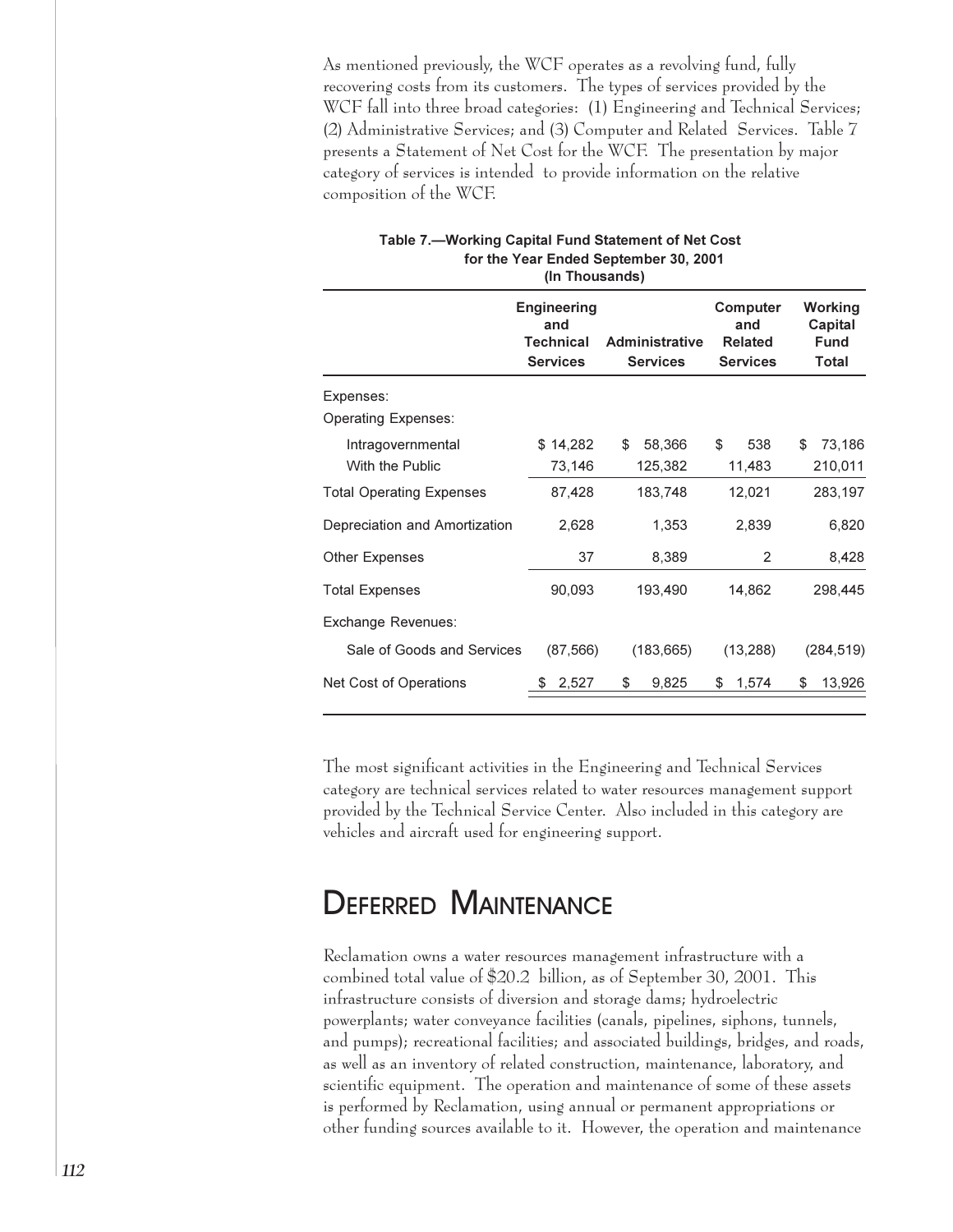of the remaining assets, which make up approximately one-half of the combined total value of all assets, is performed by Reclamation's water and power customers or by others (collectively, "contractors") at their expense pursuant to contracts with Reclamation.

As provided by the Federal Accounting Standards Advisory Board,<sup>1</sup> maintenance is "the act of keeping fixed assets in an acceptable condition." This excludes "activities aimed at expanding the capacity of an asset or otherwise upgrading it to serve needs different from, or significantly greater than, those originally intended." Deferred maintenance is defined as "maintenance that was not performed when it should have been or was scheduled to be and which, therefore, is put off or delayed for a future period."

Reclamation employs a commercial, off-the-shelf maintenance management system on many of its larger, more complex facilities and performs condition assessment site reviews and other assessments to estimate the condition of, and determine the need for, any maintenance related to its assets. Under this program, essentially all of Reclamation's major assets, whether operated and maintained by Reclamation or its contractors, are assessed triennially. Although some degree of review is done annually on many of Reclamation's major facilities, it would not be physically feasible nor cost effective, given the number of assets and their geographic dispersion, to do full condition assessment reviews annually on all assets. However, monitoring/tracking of maintenance-related deficiencies/recommendations is generally conducted on an annual basis.

There are many factors that influence whether maintenance is performed as scheduled or deferred. These factors include, among others, limitations on access to facilities (e.g., due to water levels); intervening technological innovations or developments; seasonal or climatological considerations; reassessment of priorities; delays in the contract-award process; availability of, or delays related to, the contractor; and changes in funding priorities resulting, in some cases, from emergencies or unforeseen critical maintenance requirements. However, it is Reclamation's policy to give critical maintenance—that which addresses a threat to life, property, and safety—the highest priority in attention and resources.

Table 8 identifies Reclamation's estimate of deferred maintenance as of September 30, 2001, on only those facilities (Reserved) operated and maintained by it. The Reserved facilities, currently in operation and maintenance status, include heritage assets that are components of active project facilities.<sup>2</sup> Furthermore, the precision attributable to these estimates for the assets involved is based on current, available data.

<sup>&</sup>lt;sup>1</sup> Statement of Federal Financial Accounting Standards Number 6.

<sup>&</sup>lt;sup>2</sup> The deferred maintenance of heritage assets that are part of active project features is reported under this section, not under the Heritage Assets section of "Stewardship Assets." Heritage assets that may have been a part of an active project, but no longer serve that purpose, are reported under the Heritage Assets section of "Stewardship Assets."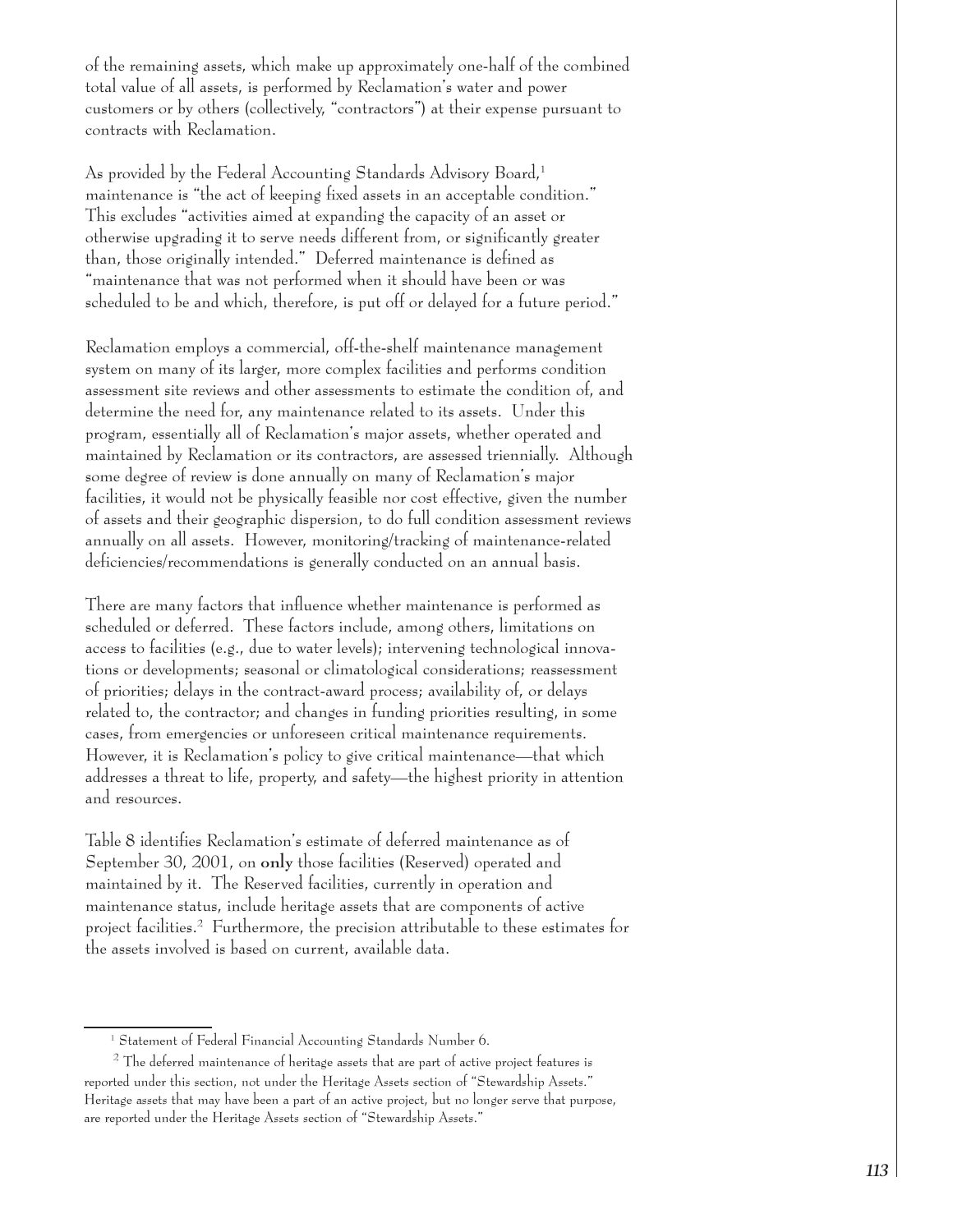| Category                      | <b>Asset</b><br>Condition | <b>Estimated Range</b><br>of Cost by<br>Category<br>(\$ In Thousands) | <b>Total Estimated</b><br>Cost by<br>Category<br>(\$ In Thousands) |
|-------------------------------|---------------------------|-----------------------------------------------------------------------|--------------------------------------------------------------------|
| Dam Facilities <sup>1</sup>   | Poor to Good              | 213-3,078                                                             | 9.782                                                              |
| Power Facilities <sup>1</sup> | Poor to Good              | 82-3,820                                                              | 8.046                                                              |
| <b>Canal Facilities</b>       | Poor to Good              | 1-649                                                                 | 1.285                                                              |
| <b>Fish Facilities</b>        | Fair to Good              | $3.6 - 7.5$                                                           | 11.1                                                               |
| Roads                         |                           | 0                                                                     | 0                                                                  |
| <b>Bridges</b>                | Fair                      | 60                                                                    | 60                                                                 |
| Other <sup>2</sup>            | Poor to Good              | 65-3,197                                                              | 5,653                                                              |
| Code Compliance               | Fair                      | 21                                                                    | 21                                                                 |

Because these are broad categories, the actual item on which maintenance has been deferred could be a relatively small component of an overall category (e.g., a siphon or drain in an overall water conveyance system). None of the individual maintenance items would affect the overall safety of the facility or personnel or impact the delivery of water or power.

 $2$  This category includes roof repairs, pond liners, communication systems, parking lot pavement, and miscellaneous equipment.

It is anticipated that the precision of Reclamation's estimates will be refined considerably in the future as Reclamation improves its procedures and systems for tracking condition assessments and for reporting the scheduling and deferral of maintenance work. Reclamation continues to incorporate budget estimates, the Dam Safety Information System, Accessibility and Data Management System, and Reclamation Enterprise Maintenance System as tools in the process. It is expected that wide variations in the reporting of deferred maintenance will take place from year to year because of the kind of maintenance work that takes place across Reclamation.

In FY 1999, Reclamation began implementation of its "Plan for Improving the Reporting of Deferred Maintenance" (Plan). The purpose of the Plan is to establish the steps Reclamation intends to take to improve the reporting of deferred maintenance. Although Reclamation implemented the Plan in FY 1999, it will take several years before the Plan is fully achieved. It is also possible that additional deferred maintenance could be reported when all of the computerized management and documentation systems used for such reporting purposes become fully operational.

## **DIVERSITY ACCOMPLISHMENTS**

Reclamation was presented the Department of the Interior's 2001 Equal Opportunity and Diversity Management Award for Outstanding Equal Opportunity Office in August 2001. The award recognized Reclamation for its outstanding Equal Employment Opportunity Program, which showed overall leadership, vision, accomplishment, creativity, and top-quality customer service. A special award for supporting Hispanic employment was presented by the Office of Personnel Management to Reclamation's Director, Diversity and Human Resources.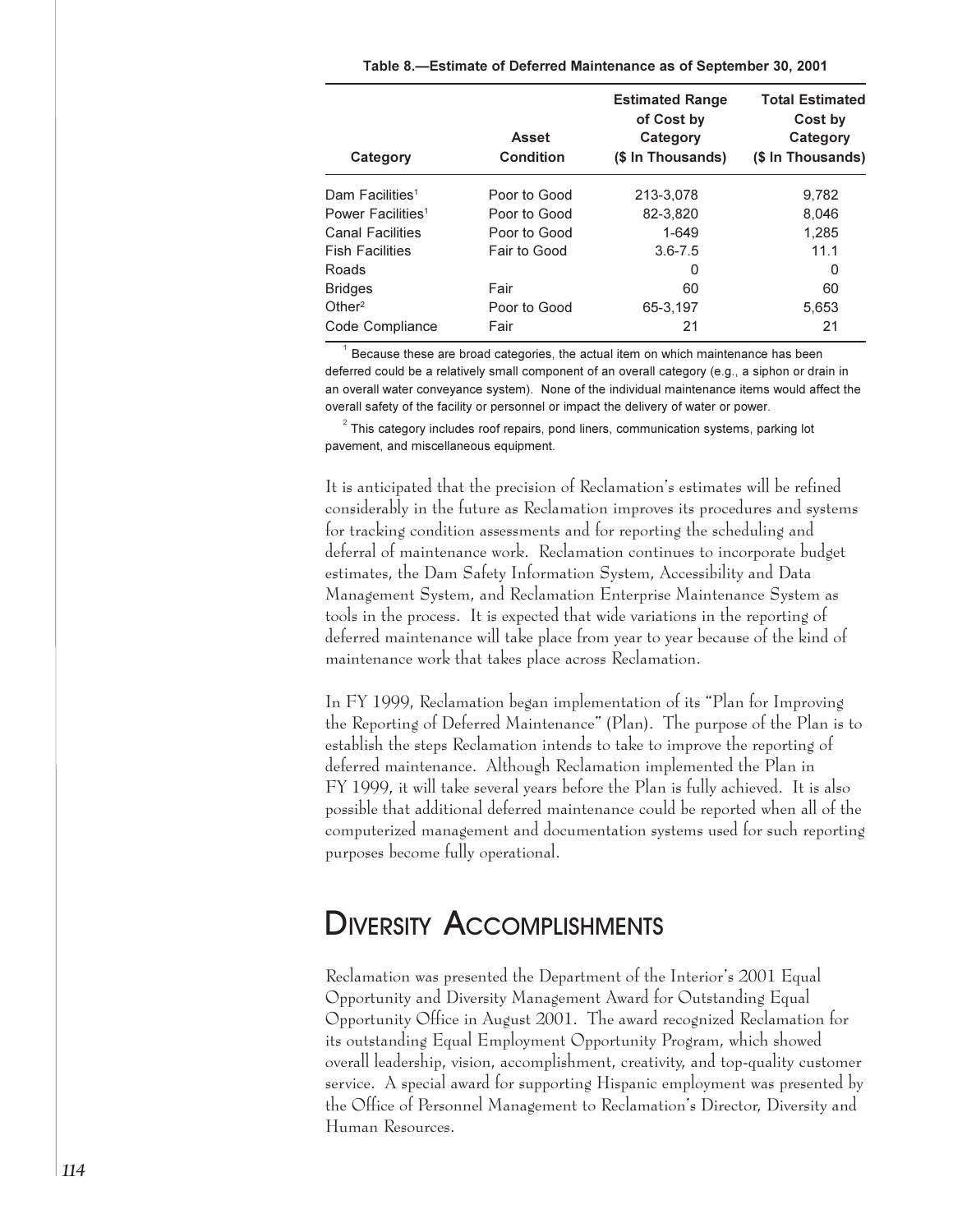At the end of FY 2001, Reclamation's cadre of Senior Executive Service employees consisted of 37.5 percent female and 25 percent minority employees. This represents one of Interior's most diverse bureau executive teams.

The inaugural meeting of the Commissioner's Diversity Management Council took place on January 11, 2001, in Denver, Colorado. This council, comprised of the chairperson of each region/office Diversity Management Council, will work collaboratively toward achieving the goals contained in the Workforce Diversity Implementation Plan.

## National Outreach and Recruitment Initiatives

In FY 2001, Reclamation supported numerous minority and women-based organizations that promote diversity. Various forms of support were provided, such as participating at national conferences; planning and participating in preconference training forums; purchasing booths and advertisements for outreach and recruitment; and volunteering as judges at youth events and guest speakers at local colleges.

## Partnership Agreements

Reclamation established partnership agreements with five colleges and universities to increase minority hiring for student jobs and internships. These institutions are: Southwestern Indian Polytechnic Institute in Albuquerque, New Mexico; New Mexico Highlands University in Las Vegas, New Mexico; Langston University in Oklahoma City, Oklahoma; California State University at San Bernardino, California; and Southern University in Baton Rouge, Louisiana.

## **Reclamation Diversity Representation**

At the end of FY 2001, Whites were the most represented race/national origin group, Hispanics were the next highest represented group, followed by Blacks, Indians, and Asians. All diversity groups increased in total numbers, beginning in the first quarter. Figure 1 shows the breakout per group and the progress made each quarter in FY 2001. Reclamation's total permanent workforce was 5,484 (figure 2); and the temporary workforce was 332 (figure 3).

## Groups at Current Parity or Higher

Compared to the relevant civilian labor workforce, at the end of FY 2001, four groups were at current parity or higher: Hispanic men (5.2 percent versus 3.3 percent), Hispanic women (3.0 percent versus 1.8 percent), American Indian/Alaskan Native men (1.8 percent versus 0.3 percent), and American Indian/Alaskan Native women (1.5 percent versus 0.1 percent).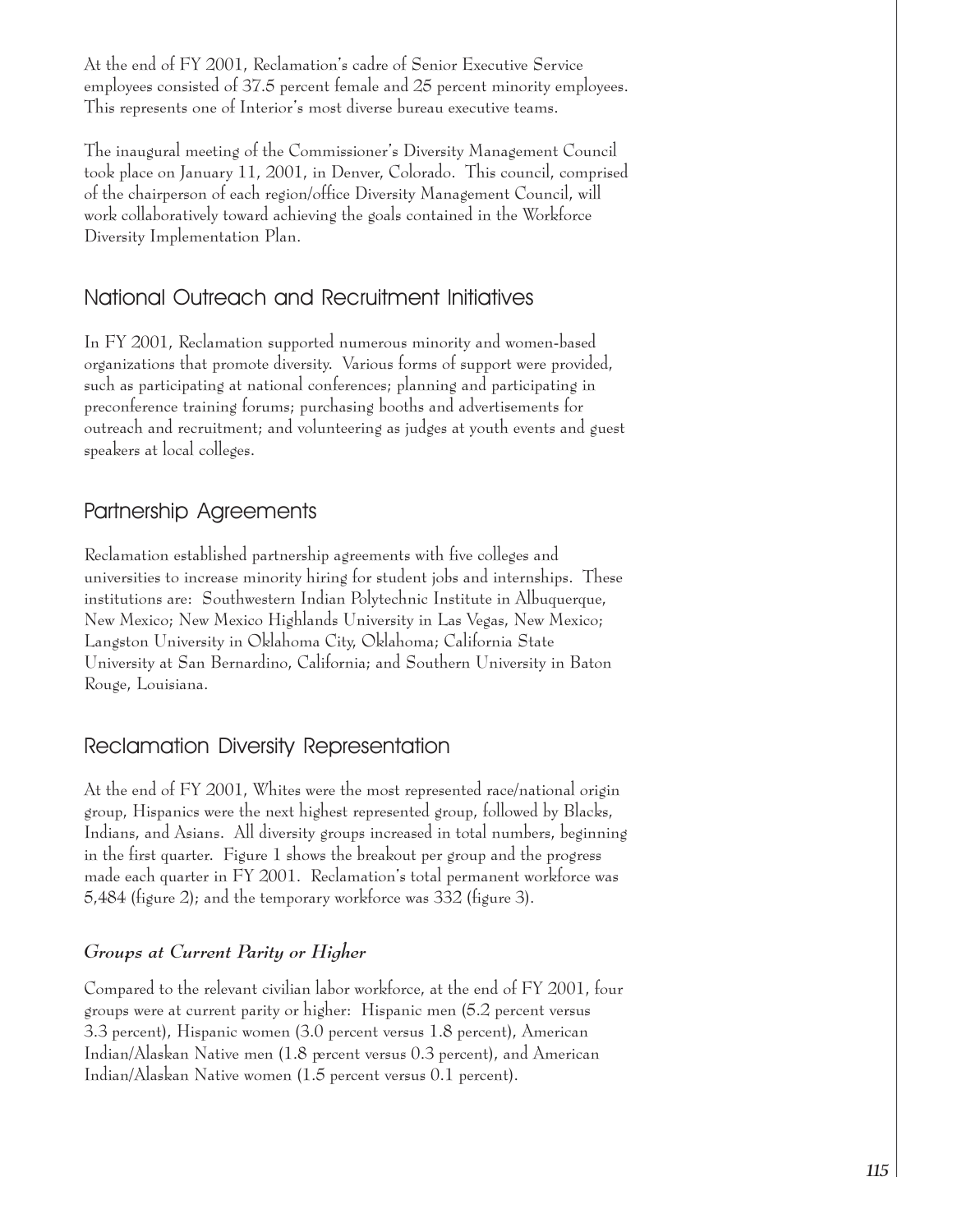Reclamation's Permanent Workforce By Quarter

| December    | Ш            |      |      | IIII Indian Asian Sim Hispanic Black |      | White |
|-------------|--------------|------|------|--------------------------------------|------|-------|
| March       | ШII          |      |      |                                      |      |       |
| <b>Slut</b> | $\mathbb{H}$ |      |      |                                      |      |       |
| September   | $\mathbb{H}$ |      |      |                                      |      |       |
|             | $\Omega$     | 1000 | 2000 | 3000                                 | 4000 | 5000  |



### Reclamation's Total Permanent Workforce By Fiscal Year





Figure 2.- Bars show annual<br>change by race, national origin, and gender.

### Reclamation's Temporary Workforce By Fiscal Year



Figure 3.- Bars show annual change by race, national origin, and gender.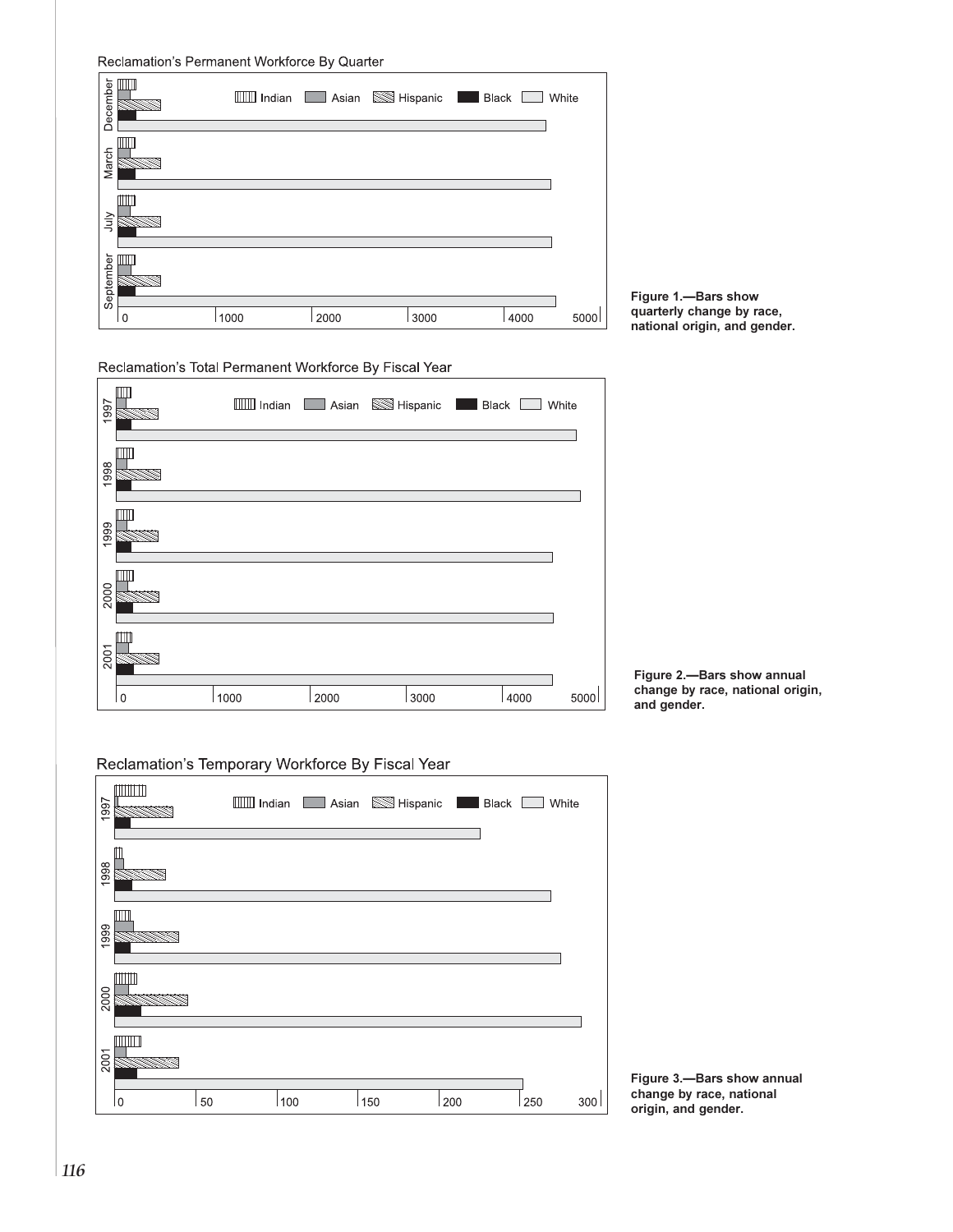The markedly under-represented groups were Black men (3.6 percent versus 1.7 percent), Black women (3.3 percent versus 1.7 percent), and Asian Pacific men  $(2.6$  percent versus 1.3 percent). Despite the under-representation, all groups gradually moved closer to parity compared to last fiscal year. Figure 4 compares Reclamation to the Relevant Civilian Labor Workforce (RCLF). (Note: RCLF is the Civilian Labor Force data that are directly comparable or relevant to the data looked at in the Federal Workforce. For example, when we analyze the representation of Black engineers employed in Reclamation's workforce, we compare them with the

Relevant Civilian Labor Force - Parity Comparison



Black engineers reported in the RCLF—as opposed to the number of Blacks in the overall Civilian Labor Force. Parity is defined as representation that is equivalent to the relevant civilian labor workforce.)



### Representation of Most Diverse Occupations

"Most diverse" is defined as occupations with close to 100 or more employees with representation across all groups. The most diverse occupations in Reclamation are: 301 Miscellaneous Administration and Program, 334 Computer Specialist, 343 Management and Program Analysis, 810 Civil Engineer, 1101 General Business and Industry, and 1702 Education and Training Technician. Although White men and White women remain the most represented group in eight occupations, representation of other groups has increased. Figure 5 shows the most diverse occupations in Reclamation.



national origin, and gender.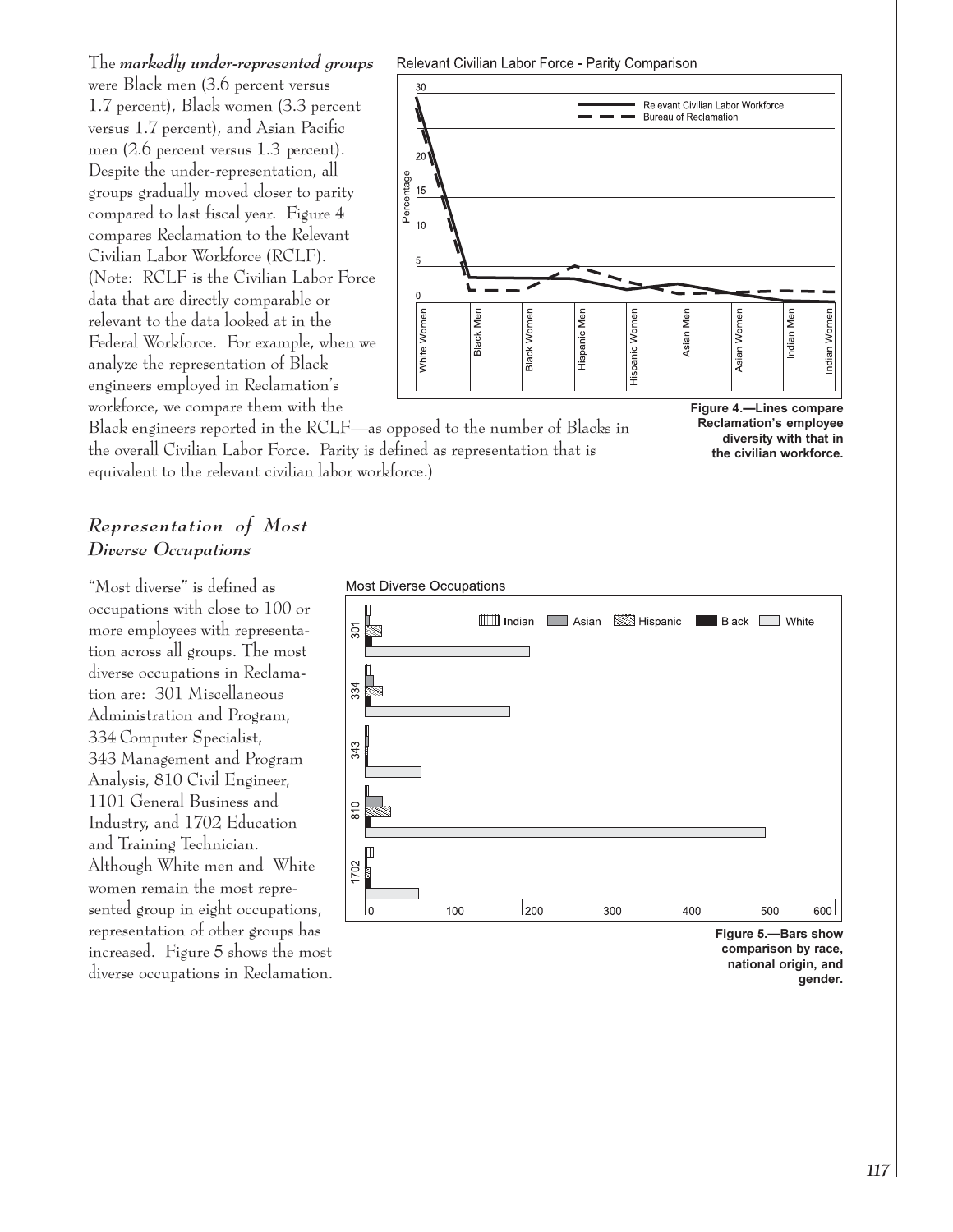### Targeted Disability by Quarter for FY 2001



Figure 6.-Bars show percentage change on a quarterly basis.

Targeted Disability for FY 2001 Compared to Previous Years



Figure 7.- Bars show the trend of targeted disability for the past 5 fiscal years.

### Persons with Target Disabilities

The percentage of persons with disabilities dropped in FY 2001. Compared to the third quarter of FY 2001, the percentage decreased from 1.3 percent to 1.2; Government average is  $1.2$  percent. Figure 6 shows the percent of progress made per quarter. Targeted disabilities are those disabilities that make it difficult for an individual to perform one or more functional activities (e.g., deafness, blindness, missing extremities, etc.). Figure 7 shows the trend of hires for the past 5 years.

## Diversity Training

Reclamation supported the Department of the Interior's Diversity Broadcast training, which took place in on April 19, 2001. Approximately 36 managers, supervisors, and employees from the Commissioner's Office and Denver Offices attended the broadcast. The regional offices received videotapes for their training library. Additionally, the Workforce Diversity and the Equal Employment Opportunity and Work Environment Groups each sponsored diversity dialogues this year.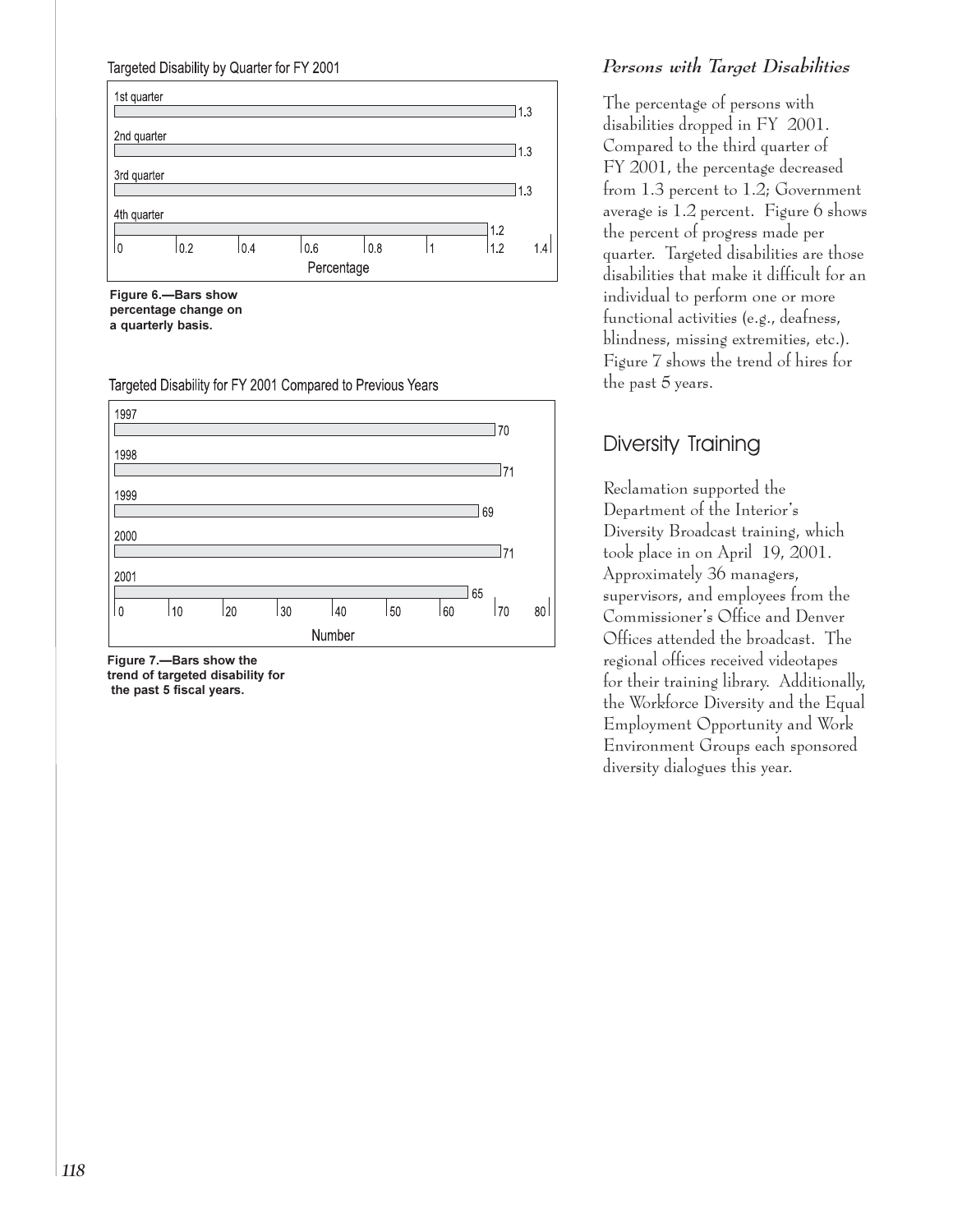Comments and questions about this report or its contents can be made to Ed Abreo, Bureau of Reclamation, Management Services Office, D-7710, P.O. Box 25508, Denver, CO 80225-0508. Telephone: 303-445-3423

To receive additional copies of this report, please contact the Bureau of Reclamation, Technical Communications Group, D-8011, P.O. Box 25007, Denver, CO 80225. Telephone: 303-445-2572

This report was written and produced by Reclamation's Technical Communications Group and the Visual Presentations Group. All financial material was prepared by Reclamation' s Finance and Accounting Services.